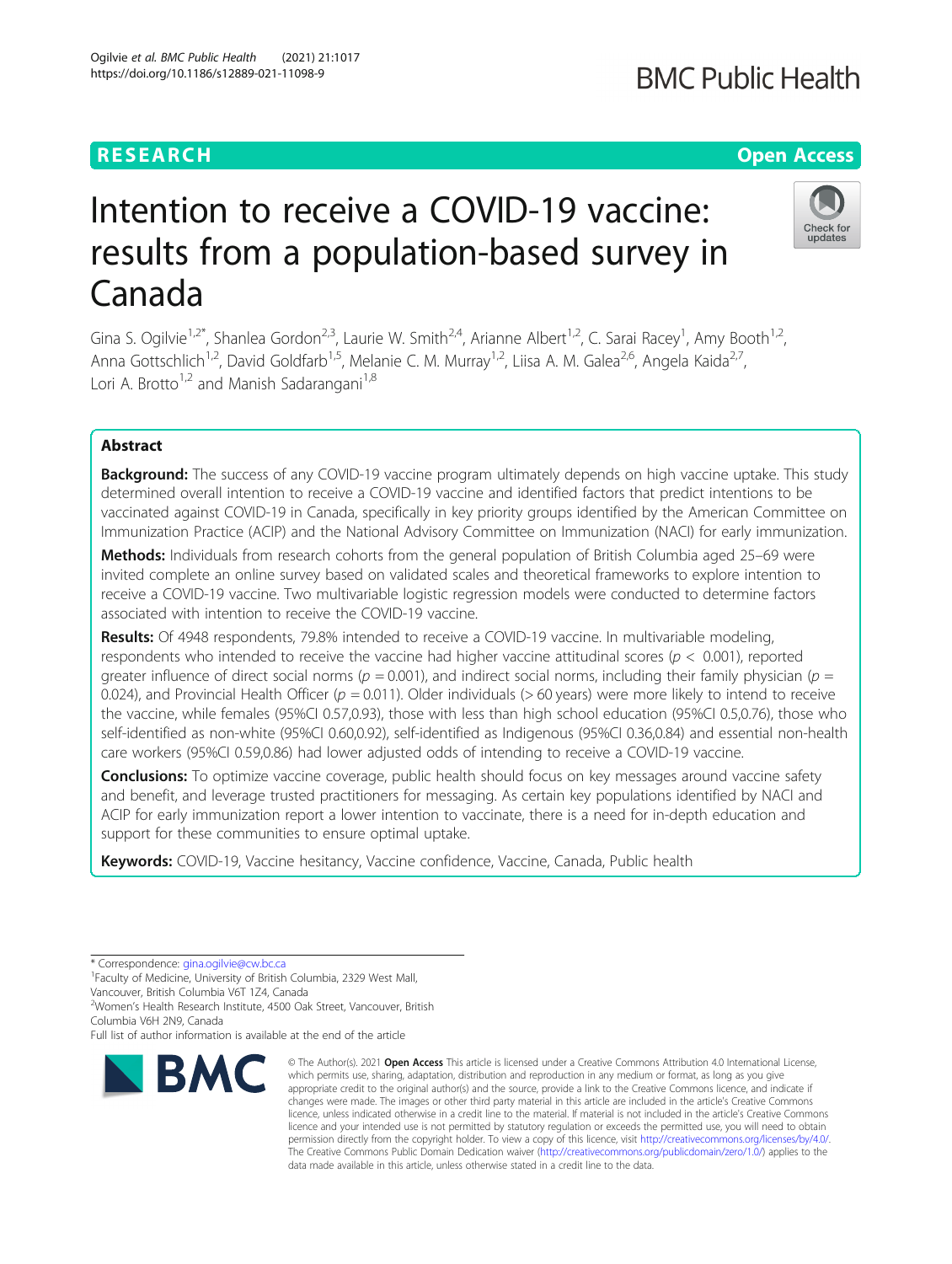# Background

The development of safe and effective COVID-19 vaccines is a critical step in ending the pandemic [\[1](#page-12-0), [2](#page-12-0)]. Across Canada vaccine distribution has commenced. The Pfizer and Moderna vaccines, both of which show approximately 95% protection against COVID-19 [\[3](#page-12-0), [4](#page-12-0)], are currently being distributed in each province, including British Columbia. Global health authorities including the World Health Organization (WHO) [\[5](#page-12-0)] and the American Committee on Immunization Practice (ACIP) [[6\]](#page-12-0) have provided guidance for vaccine roll-out globally with the acknowledgment that initial vaccine supply will be limited. In Canada, the National Advisory Committee on Immunization (NACI) has identified priority populations for initial vaccine roll-out, including populations at high risk for severe COVID-19 related illness; those most likely to transmit COVID-19 to those at high risk; those essential to maintaining the COVID-19 response; those who contribute to the maintenance of essential services; and those living or working in conditions that put them at higher risk for infection [\[7](#page-12-0)]. ACIP had identified similar priority populations for early vaccine distribution in the United States, including healthcare personnel, persons with high-risk underlying medical conditions, and individuals over 65 years [[6\]](#page-12-0).

Ultimately, the success of any COVID-19 vaccine program depends upon vaccine uptake in the population. Over the past decade there has been a significant rise in "vaccine hesitancy", a complex concept defined as the refusal, reluctance, or delay in acceptance to vaccinate despite vaccine availability [[2,](#page-12-0) [8,](#page-12-0) [9](#page-12-0)], which has led to decreases in vaccine uptake [[10](#page-12-0)–[13](#page-12-0)]. Understanding the predictors and determinants influencing intentions to receive a COVID-19 vaccine in Canada are key to designing public health programming to optimize vaccination rates, including among priority populations, when vaccine is available broadly [[6](#page-12-0), [7](#page-12-0)]. When evaluating vaccine intention, assessments should be based on validated theoretical frameworks in order to provide robust information for program planning. Using a survey based on the WHO Vaccine Hesitancy Scale (VHS) and grounded in the Theory of Planned Behaviour (TPB), the primary objective of this study was to determine the intention to receive a COVID-19 vaccine among people living in British Columbia. The secondary objectives were to identify factors that predict intentions to be vaccinated, specifically in priority groups identified by NACI, in order to guide public health vaccination programs.

British Columbia is the western most province in Canada, and has a population of more than 5 million. Over 80% of the population lives in a population centre [[14\]](#page-12-0). Building on a well-established vaccine program, COVID-19 vaccine distribution in BC will be centrally organized by the BC Center for Disease Control, with

regional delivery coordinated by regional Health Authorities [\[15](#page-12-0)].

# Methods

The current study is part of a larger, ongoing investigation led by the Women's Health Research Institute evaluating the impacts of COVID-19 and public health controls on British Columbians [\[16](#page-12-0)].

# Participants and recruitment

Prospective participants were part of large research cohorts from the general population of British Columbia (BC) who had consented to be contacted for future research. Eligible individuals (aged 25–69; resident of BC) were sent an email invitation to participate (Index Participants) in an online survey. To increase diverse sex and gender representation, respondents were asked to provide the email address of an adult household member who identified as another gender to participate in the survey – these individuals were then invited to participate in the online survey (Household Participants). All prospective participants received up to three email reminders, and an opportunity to participate in a draw for a gift card. Participants could also opt-in to receive an at-home SARS-CoV-2 (severe acute respiratory syndrome coronavirus 2) research antibody test (data collection ongoing and will be reported separately). Ethical approval was received from The University of British Columbia Research Ethics Board (H20–01421). All methods performed as a part of this study were in accordance with the UBC Research Ethics Board guidelines. Informed consent was obtained from all participants prior to participation in this study.

### Survey design and measures

To determine the factors associated with intention to be vaccinated, existing items came from the validated WHO VHS<sup>9</sup> and new items were developed using TPB framework [\[17](#page-12-0)]. TPB is a psychological model of behavior change that has been used widely to predict and understand health-related behaviours and has been shown previously to accurately predict vaccine uptake in Canada [[18](#page-12-0)–[22](#page-12-0)]. TPB defines the most significant predictors of a health behaviour as attitudes, social norms (direct, indirect), and perceived behavioural controls [[17\]](#page-12-0). For this survey, items were developed from a detailed literature review and through elicitation surveys of experts to identify key factors expected to influence intention to receive a COVID-19 vaccine (Additional File [1\)](#page-11-0). The survey assessed vaccine attitudes (8 items), direct social norms (4 items), indirect social norms (14 items), and perceived behavioural controls (4 items) (Additional File [2](#page-11-0)). Vaccine hesitancy was measured using the validated 9-item, 2-factor VHS initially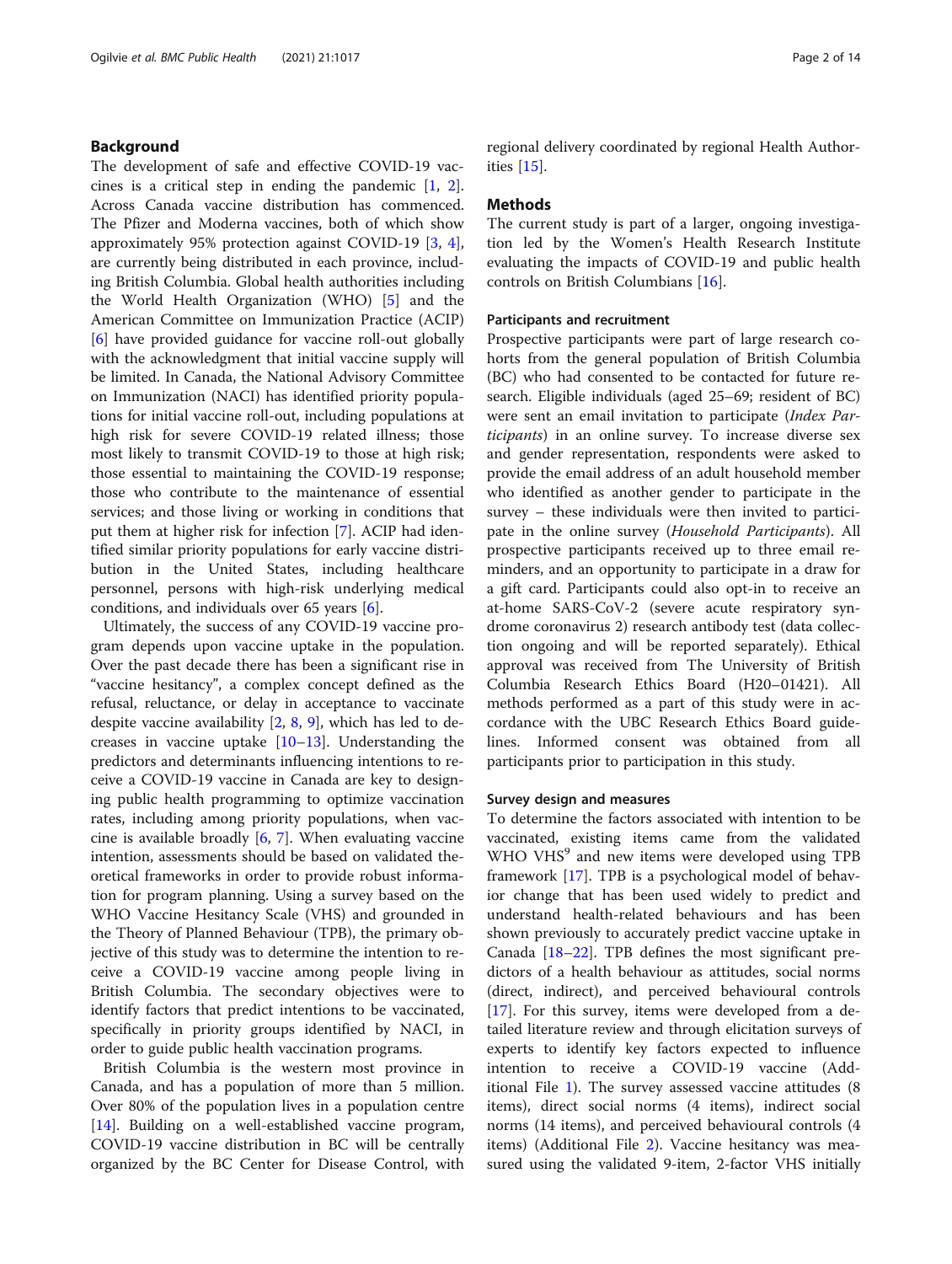developed by the WHO Sage Working Group on Vaccine Hesitancy [[8,](#page-12-0) [9,](#page-12-0) [12\]](#page-12-0) and adapted for BC. The factors included in VHS are vaccine lack of confidence (7 items) and vaccine risk (2 items) [\[8](#page-12-0)]. All items in TPB and VHS scales were measured on a 5-point Likert scale. The overall survey was assessed for face validity and comprehension, pilot tested, and the final version was implemented using REDCap (Research Electronic Data Capture) [[23\]](#page-12-0).

For each participant the following demographic characteristics were assessed: age, sex, gender, Indigenous ancestry, visible minority status, education, household composition, existing chronic health condition, selfreported history of COVID-19, and self-reported employment as an essential worker. Visible minority categories were based on the Statistics Canada 2016 census. The primary outcome was response to "If a COVID-19" vaccine were to become available to the public, and recommended for you, how likely are you to receive it?"

# Survey response rate

Response rate was calculated according to the American Association for Public Opinion Research (AAPOR) guidelines for Internet Surveys of Specifically Named Persons [[24\]](#page-12-0). Response rate is defined as the sum of complete (100% of applicable questions answered) and partial surveys (< 100% of applicable questions answered), divided by the overall number of invitations distributed to eligible respondents. Participant disposition is defined as: respondents (number of complete and partial surveys), ineligible (those who did not meet the eligibility criteria), invitation returned undelivered (number of emails bounced back), explicit refusals (those who replied that they did not want to participate), implicit refusals (those who visited the online survey but failed to complete any survey items), and nothing ever returned (those who did not respond to the survey invites) [\[24](#page-12-0)]. With a sample size of 4500, we had 80% power to detect +/− 1.34 95%CI around an estimated overall vaccine acceptance rate of 70% [\[25](#page-12-0)]. We plan to compare ages of responders and non-responders to determine representativeness of the study participants.

## Analyses

Analyses were carried out in R v.4.0.2 [\[26](#page-12-0)]. Mean values for TPB and VHS scales were calculated. Item reliability for TPB scales was assessed using Cronbach's α, and if α > 0.6 (good agreement), scales were included in bivariable and multivariable analysis. For the primary outcome (intention to receive a COVID-19 vaccine) responses on the 5-point Likert scale were dichotomized, with those who responded very or somewhat likely coded as "intending to vaccinate" and those who responses *neu*tral, unlikely, or very unlikely coded as "not intending to vaccinate". We investigated the relationship between intention to get a COVID-19 vaccine and demographic and vaccine specific variables using mixed-effects logistic regressions. To allow participants to select more than one visible minority category, visible minority variables were coded as those who indicated a particular minority status vs. those who did not, and used as separate variables in analyses. Intention to vaccinate was examined in priority groups identified by ACIP and NACI, including older (> 60), those with chronic health conditions, visible minorities, Indigenous participants, healthcare workers, and non-healthcare essential workers [\[7](#page-12-0)]. Two multivariable mixed-effects logistic regression models were conducted to explore factors associated with the dependent variable 'intention to receive a COVID-19 vaccine'. One model examined demographic variables, and the other model included the VHS and TPB items. For both models, a priori predictors of vaccine intention which achieved a  $p < 0.1$  from bivariable analysis were included in multivariable models, and adjusted odds ratios were calculated to identify factors associated with intention to receive the COVID-19 vaccine. Case-wise deletion was used to address missing data within each bivariable analysis. Multivariable analyses included only non-missing data. Clustering by household was accounted for in the mixed-effects models using a random effect for household identification. A descriptive analysis of male versus female respondents was completed for the WHO VHS scale and the TPB framework.

# Results

# Survey respondents

Between August 20 and September 27, 2020, 13,764 survey invites were distributed to prospective Index Participants and 4292 responded to the survey (Fig. [1\)](#page-3-0). Of the 1291 invites that were forwarded to prospective Household Participants, 656 responded. Overall, 4058 surveys were completed and 890 were partially completed by eligible participants, for a response rate of 32.9% (4948/15, 055) overall (including all who were sent the survey), and 37.2% (4948/13,299) (including only those who received the survey). We compared the ages of survey respondents and non-respondents (those who declined participation or did not respond) across five age strata (25–29; 30–39; 40–49; 50–59; 60–69). We found no significant differences between the ages of respondents and non-respondents, indicating representativeness of our sample based on age (data not shown).

# **Demographics**

Survey respondents had a mean age of  $51.8$  (SD = 10.5) with a range from 25 to 69 years (Table [1\)](#page-4-0). The majority of participants self-reported being assigned female sex at birth (84.8%), identified as women (84.1%), white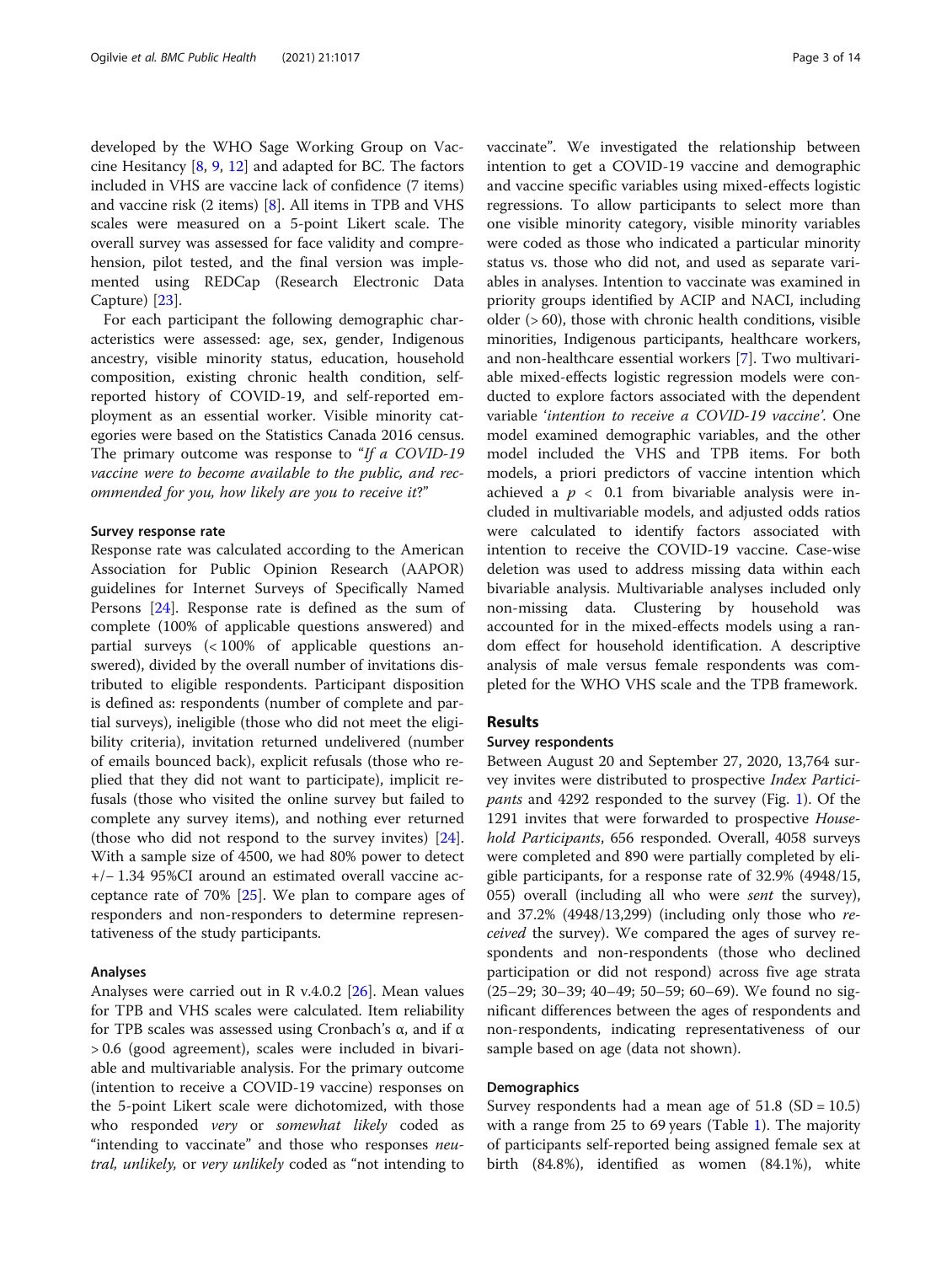<span id="page-3-0"></span>

(82.6%), and had more than a high school education (83.8%). Fifty-two participants (1.1%) identified as nonbinary, GenderQueer, Agender, Two-Spirit, or other gender identity. Visible minority responses were grouped into broader categories for analyses. Essential health care workers comprised 12.0% of respondents and essential non-healthcare workers comprised 18.4%. Survey respondents were from all five health authorities in BC.

# Intention to receive a COVID-19 vaccine

Overall, 79.8% were 'somewhat or very likely' to receive a COVID-19 vaccine if it was available to the public and recommended for them, adjusted for household clustering (Table [2\)](#page-7-0). Among essential health care workers, 81.8% indicated that they intend to receive a COVID-19 vaccine. In bivariable analyses, those who were older (> 60 years), males, had chronic health conditions, were essential health care workers, had more than a high school education, or had two adults in the house were significantly more likely to intend to receive the COVID-19 vaccine ( $p \leq 0.05$ ). Specifically, participants in all age groups except 25–29 were significantly less likely to intend to receive the COVID-19 vaccine compared to those in the 60–69 group. Individuals who were essential non-health care workers, identified as non-white, South Asian or of Indigenous ancestry were significantly less likely to intend to receive vaccination ( $p \le 0.05$ ). Given there were fewer than 52 non-binary, GenderQueer, Agender, or Two-spirit respondents, sex, not gender, was used in the model. In multivariable modeling, individuals who were older (> 60 years) were more likely to intend to receive the COVID-19 vaccine (Table [2](#page-7-0)), while females (AOR 0.7; 95%CI 0.55, 0.89); those who had less than a high school education (AOR 0.62; 95%CI 0.51, 0.77); those who self-identified as non-white (AOR 0.76; 95%CI 0.61, 0.95); those who self-identified as Indigenous (AOR 0.58; 95%CI 0.38, 0.87); those who were essential non-health care workers (AOR 0.72; 95%CI 0.6, 0.87); and those who thought they had COVID-19 (AOR 0.76; 95% 0.61–0.96) had lower adjusted odds of intending to receive a COVID-19 vaccine if it were publicly available and recommended for them.

# Vaccine hesitancy scale and theory of planned behaviour

All items in the TPB scale had good to strong agreement (Cronbach's alpha> 0.6) and were included in the analysis (Table [3\)](#page-9-0). In bivariable modeling, all responses in the WHO and TPB scales were significantly different in individuals who intended to be vaccinated and those who did not, and were included in the multivariable analysis (Table [4\)](#page-10-0). In multivariable modeling (Table [4](#page-10-0)), participants who had higher vaccine confidence and who perceived a lower vaccine risk were more likely to intend to receive a COVID-19 vaccine ( $p < 0.001$ ). In the TPB scales, respondents who intended to vaccinate had significantly higher vaccine attitudinal scores ( $p < 0.001$ ), reported greater influence of direct social norms on their decision to vaccinate, including belief that most people who are important to them would think they should receive the COVID-19 vaccine, and would expect them to receive the vaccine ( $p < 0.001$ ). Participants intending to be vaccinated were also significantly more likely to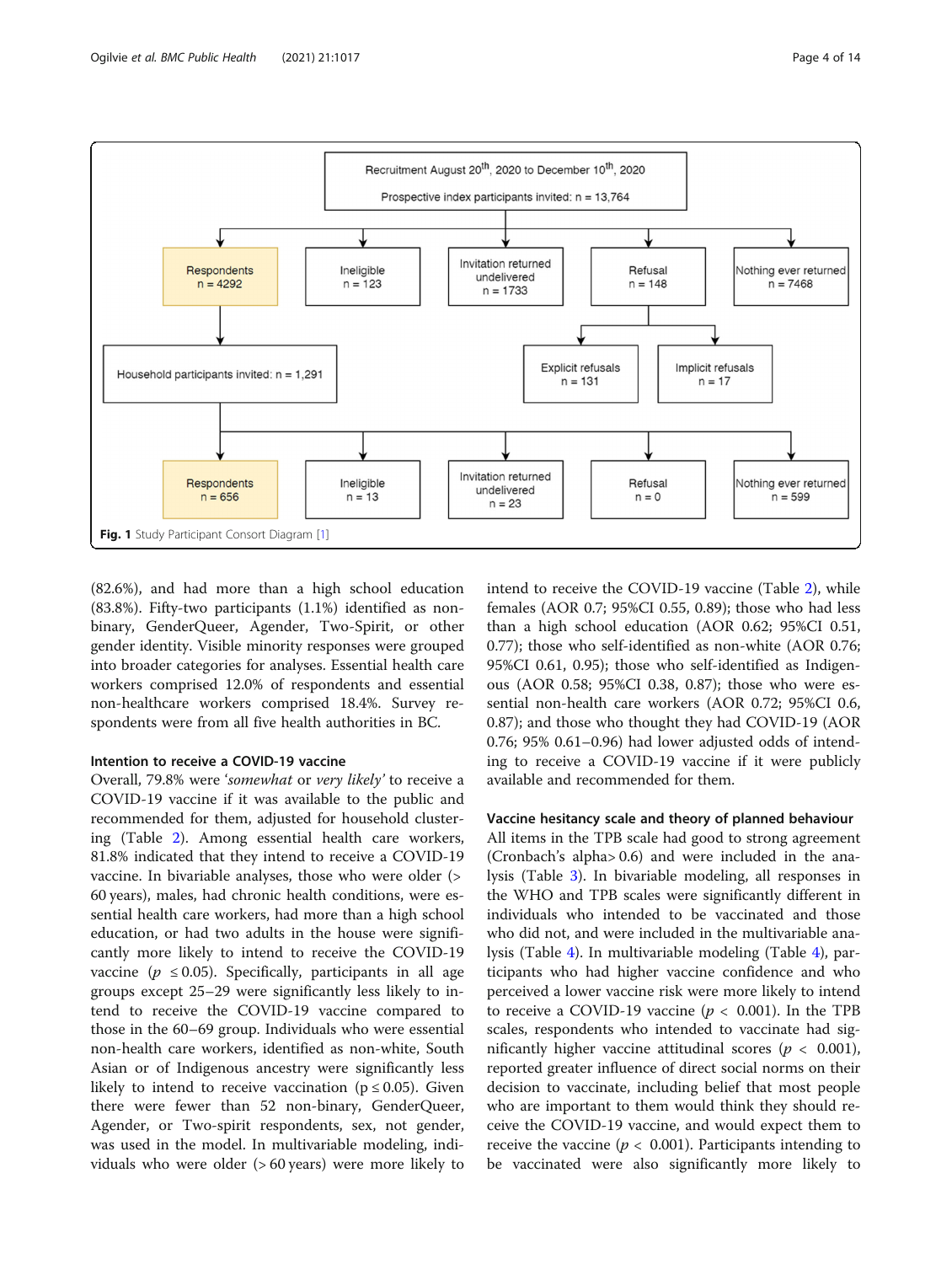<span id="page-4-0"></span>

|                                                        | <b>Total</b> |
|--------------------------------------------------------|--------------|
|                                                        | $N = 4948$   |
| Age                                                    |              |
| $25 - 29$                                              | 111 (2.2%)   |
| $30 - 39$                                              | 573 (11.6%)  |
| $40 - 49$                                              | 1260 (25.5%) |
| $50 - 59$                                              | 1496 (30.2%) |
| $60 - 69$                                              | 1370 (27.7%) |
| Missing                                                | 138 (2.8%)   |
| Sex                                                    |              |
| Female                                                 | 4196 (84.8%) |
| Male                                                   | 609 (12.3%)  |
| Missing                                                | 143 (2.9%)   |
| Gender                                                 |              |
| Woman                                                  | 4159 (84.1%) |
| Man                                                    | 597 (12.1%)  |
| Non-Binary, GenderQueer, Agender, Two-spirit, or other | 52 (1.1%)    |
| Missing                                                | 140 (2.8%)   |
| Indigenous                                             |              |
| Indigenous                                             | 127 (2.6%)   |
| Not Indigenous                                         | 4467 (90.3%) |
| Prefer not to answer                                   | 34 (0.7%)    |
| Missing                                                | 320 (6.5%)   |
| Asian <sup>a</sup>                                     |              |
| No                                                     | 4563 (92.2%) |
| Yes                                                    | 360 (7.3%)   |
| Missing                                                | 25 (0.5%)    |
| <b>Latin American</b>                                  |              |
| Latin American                                         | 65 (1.3%)    |
| Not                                                    | 4858 (98.2%) |
| Missing                                                | 25 (0.5%)    |
| South Asian <sup>b</sup>                               |              |
| $\rm No$                                               | 4826 (97.5%) |
| Yes                                                    | 97 (2.0%)    |
| Missing                                                | 25 (0.5%)    |
| <b>Black</b>                                           |              |
| No                                                     | 4895 (98.9%) |
| Yes                                                    | 28 (0.6%)    |
| Missing                                                | 25 (0.5%)    |
| White                                                  |              |
| Yes                                                    | 4089 (82.6%) |
| $\rm No$                                               | 834 (16.9%)  |
| Missing                                                | 25 (0.5%)    |
| Education                                              |              |
| More than High School                                  | 4148 (83.8%) |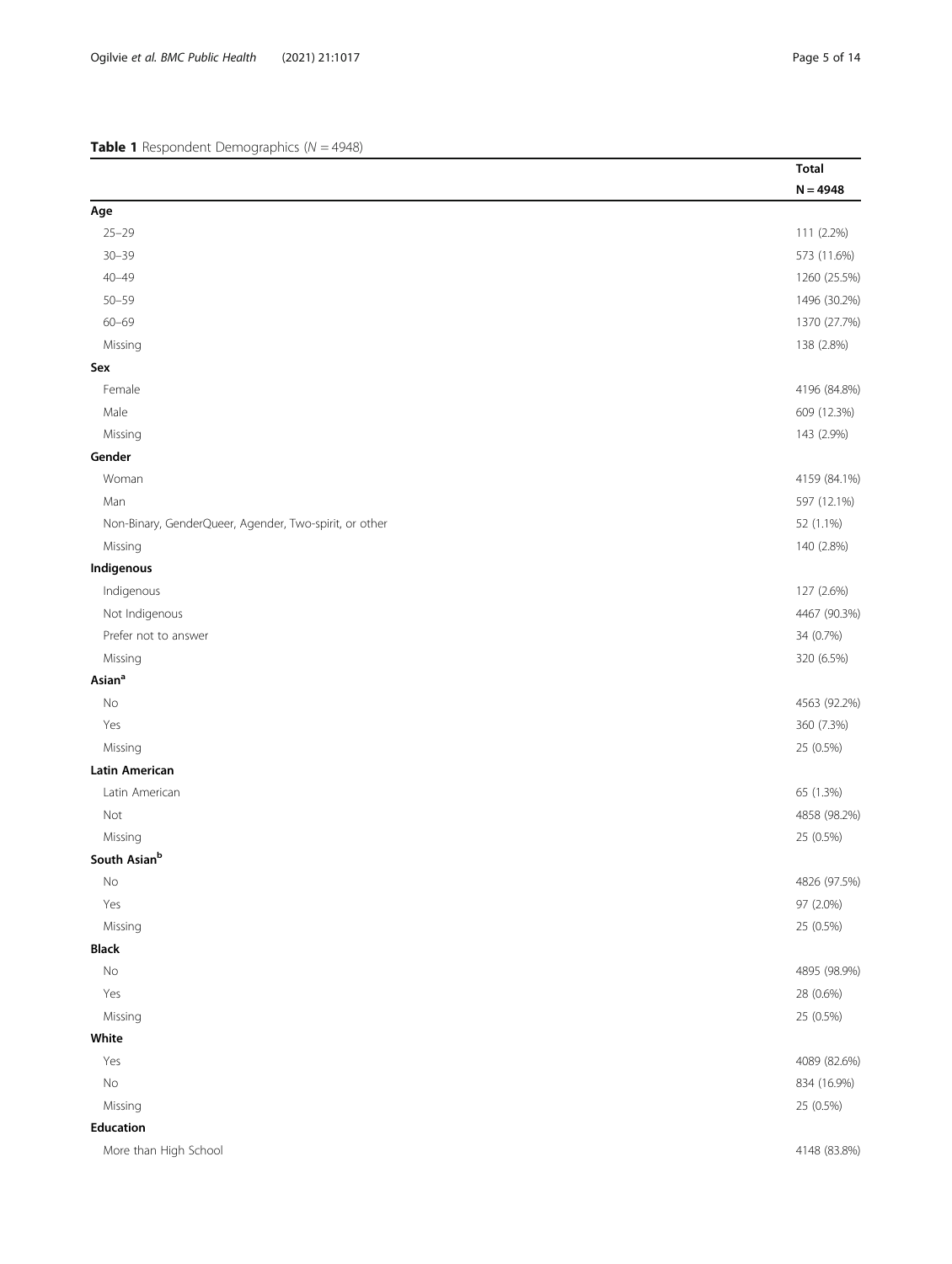| High School or less<br>Missing<br><b>Essential worker</b><br>No | $N = 4948$<br>655 (13.2%)<br>145 (2.9%)<br>3302 (66.7%)<br>594 (12.0%)<br>910 (18.4%)<br>142 (2.9%) |
|-----------------------------------------------------------------|-----------------------------------------------------------------------------------------------------|
|                                                                 |                                                                                                     |
|                                                                 |                                                                                                     |
|                                                                 |                                                                                                     |
|                                                                 |                                                                                                     |
|                                                                 |                                                                                                     |
| Yes, health worker                                              |                                                                                                     |
| Yes, other essential worker                                     |                                                                                                     |
| Missing                                                         |                                                                                                     |
| Number of Adults in Household                                   |                                                                                                     |
| One                                                             | 1151 (23.3%)                                                                                        |
| Two                                                             | 2598 (52.5%)                                                                                        |
| Three or more                                                   | 1050 (21.2%)                                                                                        |
| Missing                                                         | 149 (3.0%)                                                                                          |
| Children $<$ 5                                                  |                                                                                                     |
| None                                                            | 4349 (87.9%)                                                                                        |
| One                                                             | 273 (5.5%)                                                                                          |
| Two or more                                                     | 83 (1.7%)                                                                                           |
| Missing                                                         | 243 (4.9%)                                                                                          |
| Children 5-17                                                   |                                                                                                     |
| None                                                            | 3242 (65.5%)                                                                                        |
| One                                                             | 731 (14.8%)                                                                                         |
| Two or more                                                     | 760 (15.4%)                                                                                         |
| Missing                                                         | 215 (4.3%)                                                                                          |
| <b>Chronic Health Conditions</b>                                |                                                                                                     |
| None                                                            | 2302 (46.5%)                                                                                        |
| One or more                                                     | 2490 (50.3%)                                                                                        |
| Missing                                                         | 156 (3.2%)                                                                                          |
| Do you think you had COVID-19                                   |                                                                                                     |
| No                                                              | 4290 (86.7%)                                                                                        |
| Yes                                                             | 534 (10.8%)                                                                                         |
| Missing                                                         | 124 (2.5%)                                                                                          |
| WHO scale: Lack of Confidence in Vaccines                       |                                                                                                     |
| Mean (SD)                                                       | 1.3 $(\pm 0.6)$                                                                                     |
| Missing                                                         | 170 (3.4%)                                                                                          |
| <b>WHO scale: Vaccine Risks</b>                                 |                                                                                                     |
| Mean (SD)                                                       | $3.0 \ (\pm 1.1)$                                                                                   |
| Missing                                                         | 173 (3.5%)                                                                                          |
| <b>Attitudes to COVID-19 Vaccine</b>                            |                                                                                                     |
| Mean (SD)                                                       | 34.6 (±5.8)                                                                                         |
| Missing                                                         | 609 (12.3%)                                                                                         |
| <b>Perceived Behavioural Control</b>                            |                                                                                                     |
| Mean (SD)                                                       | 16.0 $(\pm 2.6)$                                                                                    |
| Missing                                                         | 509 (10.3%)                                                                                         |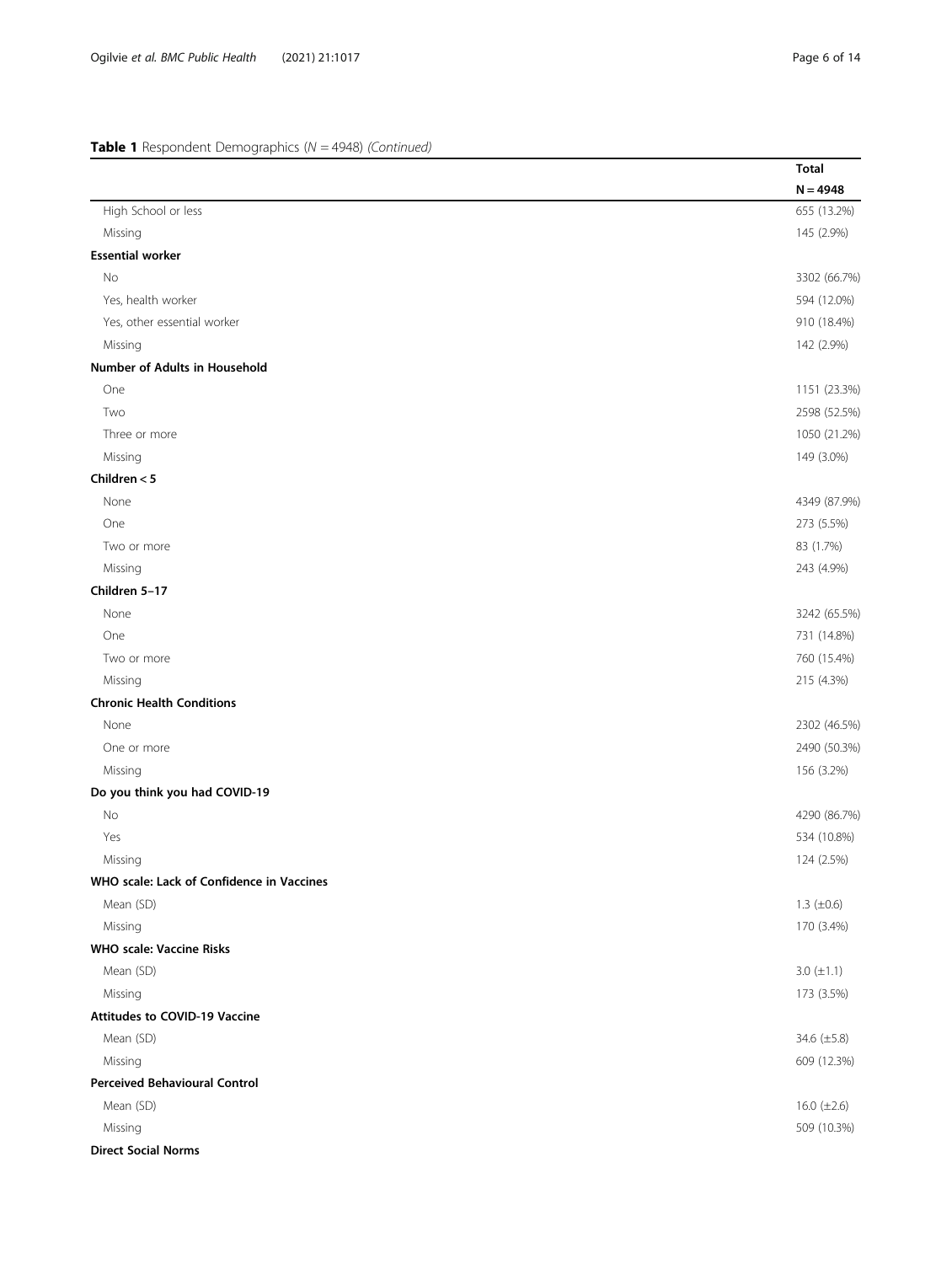|                                                       | <b>Total</b>      |
|-------------------------------------------------------|-------------------|
|                                                       | $N = 4948$        |
| Mean (SD)                                             | 14.8 $(\pm 3.3)$  |
| Missing                                               | 586 (11.8%)       |
| <b>Indirect Social Norms: Family Doctor/PHCP</b>      |                   |
| Mean (SD)                                             | 6.0 $(\pm 3.6)$   |
| Missing                                               | 563 (11.4%)       |
| Indirect Social Norms: BC Provincial Health Officer   |                   |
| Mean (SD)                                             | 6.7 $(\pm 3.6)$   |
| Missing                                               | 562 (11.4%)       |
| <b>Indirect Social Norms: Coworkers</b>               |                   |
| Mean (SD)                                             | 4.4 $(\pm 3.5)$   |
| Missing                                               | 1797 (36.3%)      |
| <b>Indirect Social Norms: Employer</b>                |                   |
| Mean (SD)                                             | 5.2 $(\pm 3.4)$   |
| Missing                                               | 1777 (35.9%)      |
| <b>Indirect Social Norms: Educational Institution</b> |                   |
| Mean (SD)                                             | 4.7 $(\pm 3.4)$   |
| Missing                                               | 2899 (58.6%)      |
| <b>Indirect Social Norms: Friends</b>                 |                   |
| Mean (SD)                                             | 4.1 $(\pm 3.3)$   |
| Missing                                               | 556 (11.2%)       |
| <b>Indirect Social Norms: Family</b>                  |                   |
| Mean (SD)                                             | 5.5 $(\pm 3.7)$   |
| Missing                                               | 528 (10.7%)       |
| <b>Indirect Social Norms: Total</b>                   |                   |
| Mean (SD)                                             | 22.4 $(\pm 11.8)$ |
| Missing                                               | 672 (13.6%)       |

<sup>a</sup> Asian: Chinese, Korean, Japanese, Filipino, Laotian, Cambodian, Vietnamese, etc.

<sup>b</sup> South Asian: Indian, Pakistani, Bangladeshi, Sri Lankan, Bhutanese, Nepalese, etc.

report greater influence of indirect social norms, including the opinions of family ( $p < 0.001$ ), their family physician or primary healthcare provider ( $p = 0.03$ ), and the Provincial Health Officer ( $p = 0.01$ ). Perceived behavioural controls and the influence of friends (indirect social norm) were not found to be predictors of intention to vaccinate. A descriptive analysis of male ( $n = 605$ ) versus female ( $n = 4178$ ) respondents was completed for the TPB scale and the WHO VHS scale (Table [5](#page-11-0)).

# Discussion

To support COVID-19 vaccine implementation, this study investigated intention to receive the COVID-19 vaccine and determine predictors of COVID-19 vaccine uptake of adults living in BC. The majority (79.8%) of adults surveyed intend to receive a COVID-19 vaccine if available to the public and recommended for them. In multivariable modeling, older individuals (> 60 years)

were more likely to intend to receive the COVID-19 vaccine. However, other key populations including essential non-health care workers, those who identified as nonwhite or Indigenous, as well as those with less than high school education indicated that they are less likely to intend to receive a COVID-19 vaccine. From the WHO and TPB scales, we found that those who report higher lack of confidence in vaccines and higher perceived risk of vaccines were less likely to indicate an intention to vaccinate. As well, overall attitudes to vaccines and social norms were significant predictors of intention to receive a COVID-19 vaccine. When we adjusted the multivariable models for sex, only negligible changes were observed in the results (data not shown). Understanding population-level intention to receive the COVID-19 vaccine is critical to success of COVID-19 vaccination programs and ultimately COVID-19 pandemic control [[2\]](#page-12-0).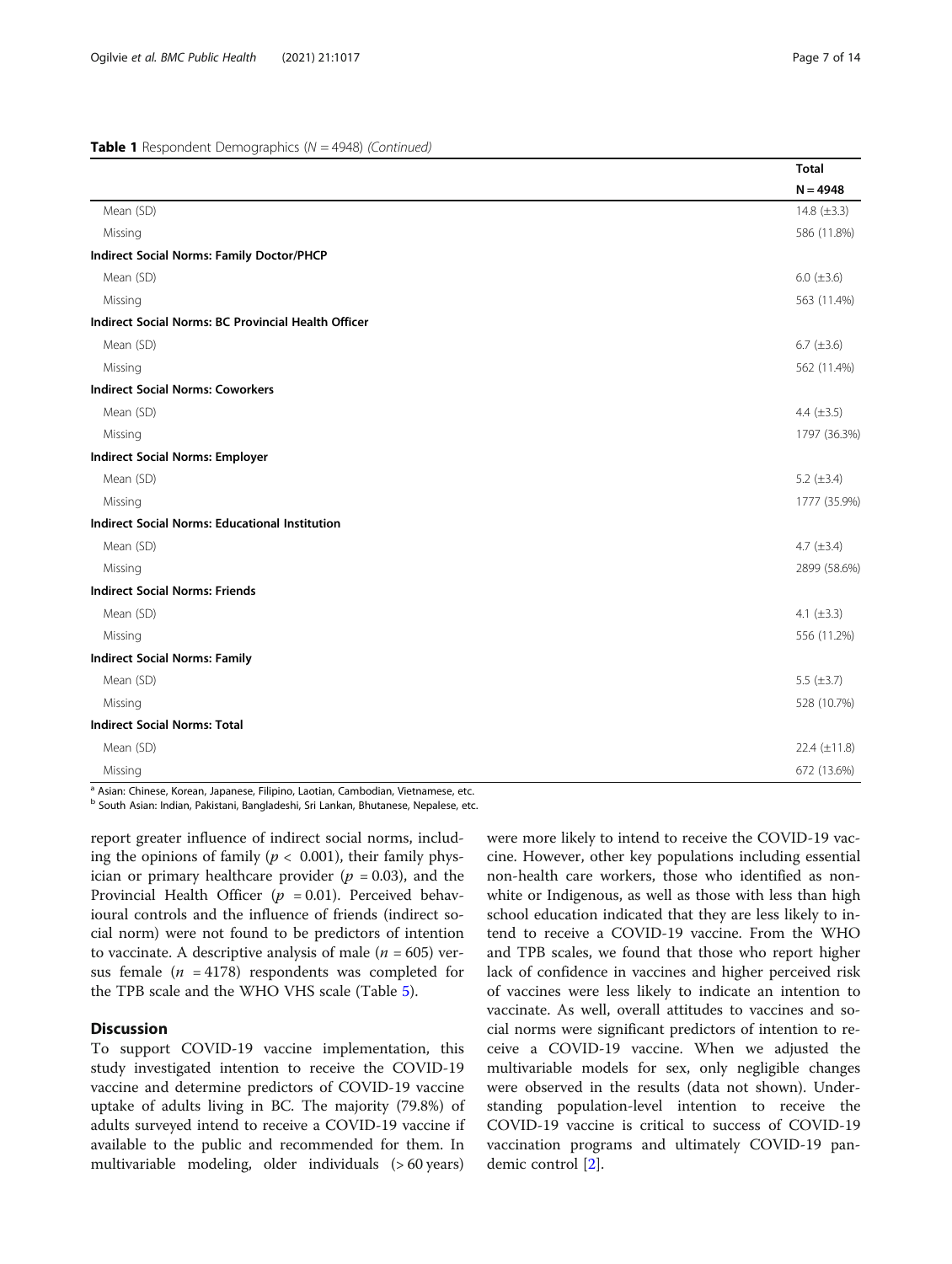<span id="page-7-0"></span>Table 2 Bivariable comparison and multivariable model for demographic factors associated with intention to receive COVID-19 vaccine ( $N = 4787$ )

| $value$ $(18 - 70)$                                                     | Likely to receive COVID-19 vaccine -Bivariable<br>comparisons* |           |                    |           | Likely to receive COVID-19 vac-<br>cine - Multivariable model |               |           |
|-------------------------------------------------------------------------|----------------------------------------------------------------|-----------|--------------------|-----------|---------------------------------------------------------------|---------------|-----------|
|                                                                         | % (95%CI)*                                                     | OR        | CI                 | P-value** | <b>OR</b>                                                     | CI            | P-value** |
| Age                                                                     |                                                                |           |                    |           |                                                               |               |           |
| $60 - 69$                                                               | 84.2 (82.1-86.1)                                               | reference |                    |           | reference                                                     |               |           |
| $25 - 29$                                                               | 85.6 (77.6-91.0)                                               | 1.12      | $0.64 - 1.95$ 0.7  |           | 1.42                                                          | $0.77 - 2.64$ | 0.26      |
| $30 - 39$                                                               | 75.5 (71.7–79.0)                                               | 0.58      | $0.45 - 0.74$      | < 0.0001  | 0.64                                                          | $0.49 - 0.83$ | 0.0008    |
| $40 - 49$                                                               | 78.8 (76.4-81.1)                                               | 0.7       | $0.57 - 0.86$      | 0.0006    | 0.78                                                          | $0.62 - 0.97$ | 0.02      |
| $50 - 59$                                                               | 77.8 (75.6–79.9)                                               | 0.66      | $0.54 - 0.80$      | < 0.0001  | 0.67                                                          | $0.55 - 0.82$ | 0.0001    |
| Sex                                                                     |                                                                |           |                    |           |                                                               |               |           |
| Male                                                                    | 84.6 (81.4-87.3)                                               | reference |                    |           | reference                                                     |               |           |
| Female                                                                  | 79.2 (77.9–80.4)                                               | 0.7       | $0.55 - 0.88$      | 0.003     | 0.7                                                           | $0.55 - 0.89$ | 0.004     |
| Missing                                                                 |                                                                |           |                    |           |                                                               |               |           |
| Gender                                                                  |                                                                |           |                    |           |                                                               |               |           |
| Woman                                                                   | 79.0 (77.7-80.3)                                               | reference |                    |           |                                                               |               |           |
| Man                                                                     | 84.7 (81.5-87.4)                                               | 1.47      | $1.16 - 1.87$      | 0.002     |                                                               |               |           |
| Non-Binary, GenderQueer, Agender, Two-spirit, or other 92.0 (80.3-97.0) |                                                                | - 3.04    | $1.08 - 8.55$      | 0.04      |                                                               |               |           |
| Indigenous                                                              |                                                                |           |                    |           |                                                               |               |           |
| Not Indigenous                                                          | 80.5 (79.2-81.6) reference                                     |           |                    |           | reference                                                     |               |           |
| Indigenous                                                              | 66.5 (57.5 - 74.4)                                             | 0.48      | $0.32 - 0.71$      | 0.0002    | 0.58                                                          | $0.38 - 0.87$ | 0.009     |
| Asian                                                                   |                                                                |           |                    |           |                                                               |               |           |
| No                                                                      | 80.1 (78.8-81.3)                                               | reference |                    |           |                                                               |               |           |
| Yes                                                                     | 76.7 (71.9-80.9)                                               | 0.82      | $0.63 - 1.07$      | 0.14      |                                                               |               |           |
| South Asian                                                             |                                                                |           |                    |           |                                                               |               |           |
| No                                                                      | 80.1 (78.9–81.2)                                               | reference |                    |           | reference                                                     |               |           |
| Yes                                                                     | 66.5 (56.2-75.5)                                               | 0.49      | $0.32 - 0.77$      | 0.002     | 0.65                                                          | $0.39 - 1.07$ | 0.09      |
| Latin American                                                          |                                                                |           |                    |           |                                                               |               |           |
| No                                                                      | 79.9 (78.7-81.0)                                               | reference |                    |           |                                                               |               |           |
| Yes                                                                     | 75.3 (63.1-84.5)                                               | 0.77      | $0.43 - 1.37$ 0.37 |           |                                                               |               |           |
| Black                                                                   |                                                                |           |                    |           |                                                               |               |           |
| No                                                                      | 79.9 (78.7-81.0)                                               | reference |                    |           |                                                               |               |           |
| Yes                                                                     | $67.7$ $(48.1 - 82.6)$                                         | 0.53      | $0.23 - 1.20$ 0.13 |           |                                                               |               |           |
| White                                                                   |                                                                |           |                    |           |                                                               |               |           |
| Yes                                                                     | 80.8 (79.6-82.0)                                               | reference |                    |           | reference                                                     |               |           |
| No                                                                      | 73.8 (70.3-77.0)                                               | 0.67      | $0.55 - 0.81$      | < 0.0001  | 0.76                                                          | $0.61 - 0.95$ | 0.01      |
| <b>Education</b>                                                        |                                                                |           |                    |           |                                                               |               |           |
| More than High School                                                   | 80.8 (79.6-82.0)                                               | reference |                    |           | reference                                                     |               |           |
| High School or less                                                     | 73.2 (69.6-76.6)                                               | 0.65      | $0.53 - 0.79$      | < 0.0001  | 0.62                                                          | $0.51 - 0.77$ | < 0.0001  |
| <b>Essential worker</b>                                                 |                                                                |           |                    |           |                                                               |               |           |
| <b>No</b>                                                               | 80.9 (79.5-82.3)                                               | reference |                    |           | reference                                                     |               |           |
| Yes, health worker                                                      | 81.8 (78.5-84.8)                                               | 1.06      | $0.84 - 1.34$      | 0.61      | 1.1                                                           | $0.86 - 1.40$ | 0.45      |
| Yes, other essential worker                                             | 74.5 (71.5-77.3)                                               | 0.69      | $0.58 - 0.82$      | < 0.0001  | 0.72                                                          | $0.60 - 0.87$ | 0.001     |
| <b>Chronic Health Conditions</b>                                        |                                                                |           |                    |           |                                                               |               |           |
| No chronic conditions                                                   | 78.6 (76.9-80.3)                                               | reference |                    |           | reference                                                     |               |           |
| Any chronic condition                                                   | 80.9 (79.3-82.5)                                               | 1.15      | $1.00 - 1.33$      | 0.05      | 1.14                                                          | $0.98 - 1.32$ | 0.10      |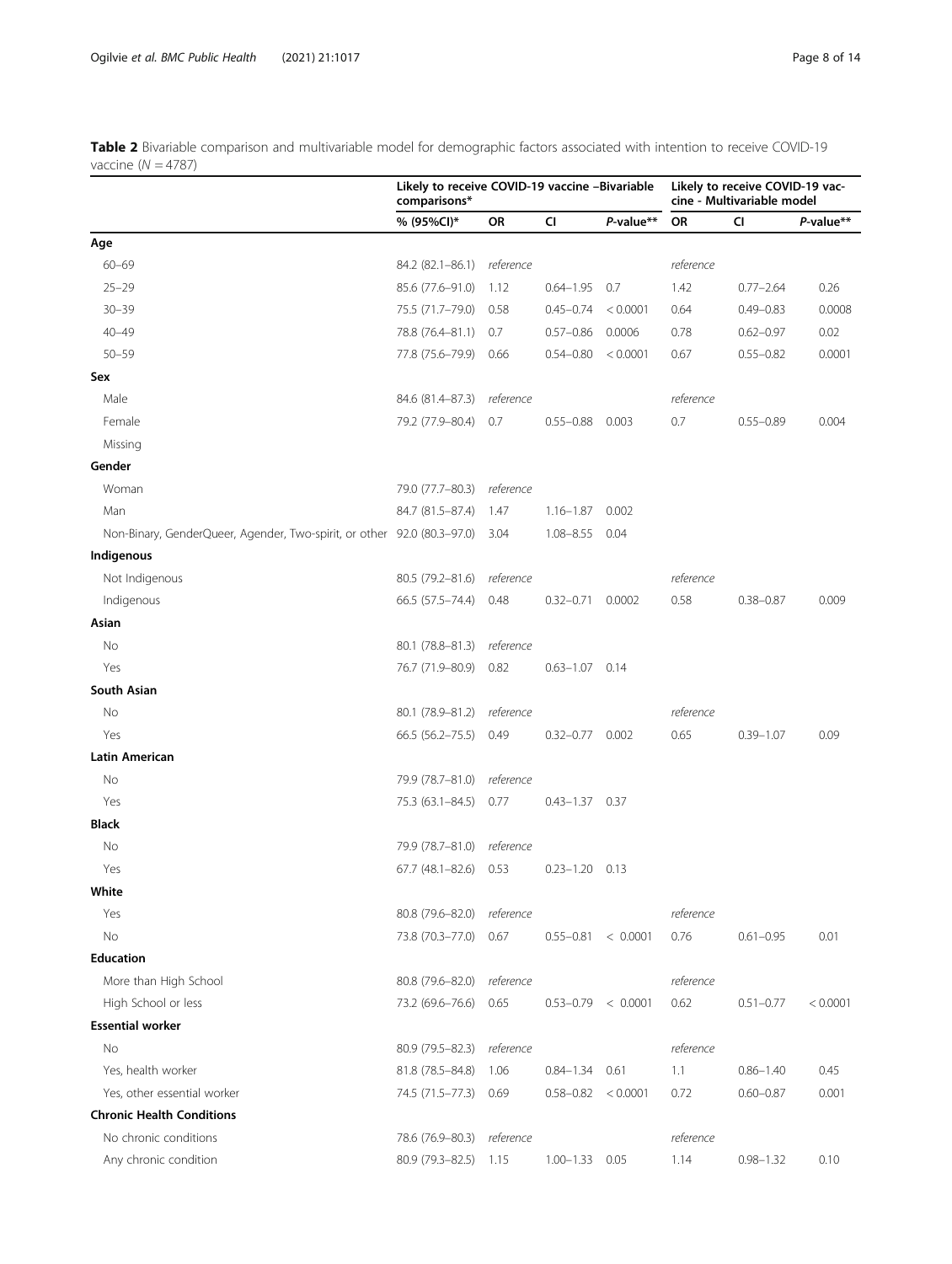Table 2 Bivariable comparison and multivariable model for demographic factors associated with intention to receive COVID-19 vaccine (N = 4787) (Continued)

|                               | Likely to receive COVID-19 vaccine -Bivariable<br>comparisons* |           |                    |           |           | Likely to receive COVID-19 vac-<br>cine - Multivariable model |           |  |
|-------------------------------|----------------------------------------------------------------|-----------|--------------------|-----------|-----------|---------------------------------------------------------------|-----------|--|
|                               | % (95%Cl)*                                                     | <b>OR</b> | <b>CI</b>          | P-value** | <b>OR</b> | <b>CI</b>                                                     | P-value** |  |
| Number of Adults in Household |                                                                |           |                    |           |           |                                                               |           |  |
| One                           | 78.4 (75.9-80.8)                                               | reference |                    |           |           |                                                               |           |  |
| Two                           | 81.3 (79.7-82.8)                                               | 1.2       | $1.00 - 1.43$      | 0.05      |           |                                                               |           |  |
| Three or more                 | 77.8 (75.1–80.3)                                               | 0.96      | $0.78 - 1.19$ 0.72 |           |           |                                                               |           |  |
| Children $<$ 5                |                                                                |           |                    |           |           |                                                               |           |  |
| None                          | 80.1 (78.9–81.3)                                               | reference |                    |           |           |                                                               |           |  |
| One                           | 77.2 (66.7–85.1)                                               | 0.87      | $0.64 - 1.18$ 0.36 |           |           |                                                               |           |  |
| Two or more                   | 77.8 (72.3-82.4)                                               | 0.84      | $0.49 - 1.43$      | 0.52      |           |                                                               |           |  |
| Children 5-17                 |                                                                |           |                    |           |           |                                                               |           |  |
| None                          | 80.3 (78.9-81.7)                                               | reference |                    |           |           |                                                               |           |  |
| One                           | 78.6 (75.4–81.5)                                               | 0.9       | $0.74 - 1.11$      | 0.32      |           |                                                               |           |  |
| Two or more                   | 79.6 (76.5-82.4) 0.96                                          |           | $0.78 - 1.17$ 0.67 |           |           |                                                               |           |  |
| Do you think you had COVID-19 |                                                                |           |                    |           |           |                                                               |           |  |
| No                            | 80.3 (79.0-81.5)                                               | reference |                    |           | reference |                                                               |           |  |
| Yes                           | 76.2 (72.3–79.7)                                               | 0.79      | $0.63 - 0.98$      | 0.03      | 0.76      | $0.61 - 0.96$                                                 | 0.02      |  |

\* Estimated conditional proportions from mixed-effects models

\*\* P-values from Wald tests against reference category

Our study findings are consistent with results from unpublished polls in Canada investigating COVID-19 vaccine intention, which have found that the majority of Canadians intend to get a COVID-19 vaccine when it becomes available [[2](#page-12-0), [27,](#page-12-0) [28](#page-12-0)]. In addition, our findings across demographic subgroups align with published trends in the United States, reporting that women, those with a high school education or less, younger adults (< 65 years), and those who identify as Black are less likely to report intention to receive a COVID-19 vaccine [\[29\]](#page-13-0). A study published in the United Kingdom reported similar findings by age: older age was significantly associated with increased likelihood of vaccination [[30\]](#page-13-0). However, our findings contrast overall vaccine intention polls from the United States and the UK, which indicate that 57.6 and 53% of the population in those countries respectively intended to be vaccinated against COVID-19 [\[31,](#page-13-0) [32](#page-13-0)].

Results from the WHO VHS and the TPB scales provide important insights to guide public health programming (Table [4\)](#page-10-0). Specifically, to instill confidence in COVID-19 vaccines, messaging should focus on the benefit of vaccines, including their impact on society overall and benefits to children, community, families and individuals. Information on vaccine safety from vaccine trials, as well as plans for ongoing, transparent monitoring and reporting of side effects of COVID-19 vaccines should be broadly shared to strengthen public confidence. As our findings show that family physicians and Provincial Health Officers are influential in vaccine decision making, public health leadership needs to utilize their influence to optimize COVID-19 vaccine coverage.

Leading health authorities, such as the WHO, have identified the need to ensure that everyone is protected by full immunization regardless of socioeconomic and gender-related barriers [[33](#page-13-0)]. While findings from our study indicate older individuals are more likely to intend to receive the vaccine, in the priority populations identified by ACIP and NACI, the intention to vaccinate is not near to 100%. Priority populations, including essential non-health care workers, non-white, and Indigenous populations are less likely to intend to receive the vaccine, indicating that strong vaccine messaging is still needed. Public health leaders need to work specifically with these communities, to better understand their concerns and build confidence and trust in the vaccine program.

Additional Canada-wide research is needed to understand vaccine intentions, to determine if vaccine intentions vary by province. Future research investigating COVID-19 vaccine intentions should continue to incorporate validated scales and established theoretical frameworks like the VHS and TPB, rather than relying on unvalidated online polls.

# Limitations

This study included a population of individuals who were recruited from large health research cohorts, and has a higher percentage of respondents who identified as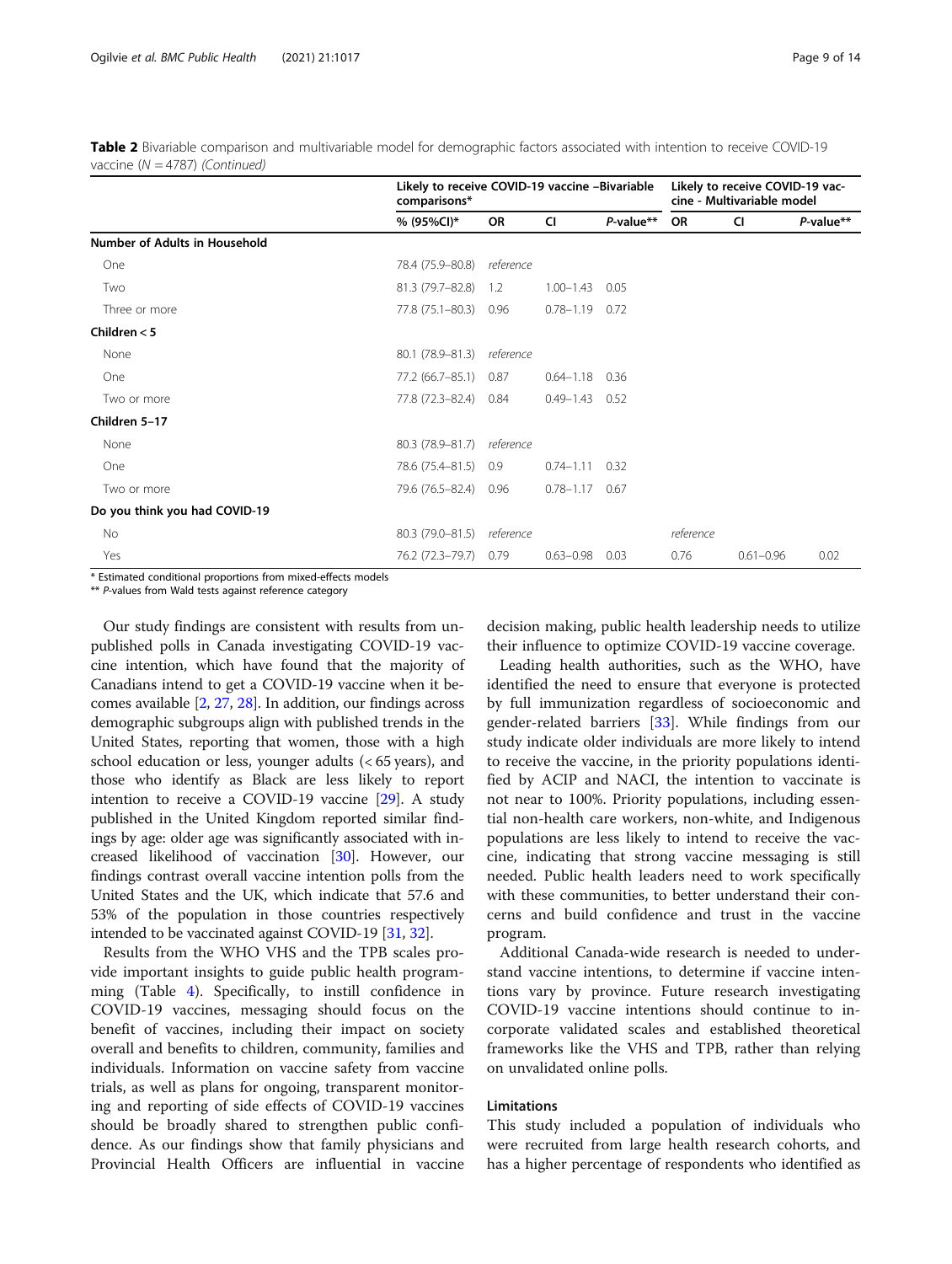# <span id="page-9-0"></span>Table 3 Results of psychological construct scales

| Attitude or norm                                                                                                                                                                          | Mean score Cronbach's<br>(SD) | Alpha |
|-------------------------------------------------------------------------------------------------------------------------------------------------------------------------------------------|-------------------------------|-------|
| Attitudes towards a COVID-19 vaccine ( $n = 4205$ )                                                                                                                                       |                               |       |
| A COVID-19 vaccine would be beneficial                                                                                                                                                    | 4.6(0.8)                      |       |
| A COVID-19 vaccine would be beneficial for children                                                                                                                                       | 4.5(0.9)                      |       |
| A COVID-19 vaccine would be beneficial for individuals 60-years and older                                                                                                                 | 4.7(0.8)                      |       |
| COVID-19 is a serious illness                                                                                                                                                             | 4.7(0.8)                      |       |
| A COVID-19 vaccine would be beneficial for the health of my community                                                                                                                     | 4.7(0.8)                      |       |
| A COVID-19 vaccine would be safe                                                                                                                                                          | 3.9(0.9)                      |       |
| A COVID-19 vaccine would be effecting in presenting COVID-19                                                                                                                              | 4.1(0.9)                      |       |
| A COVID-19 vaccine should be mandatory                                                                                                                                                    | 3.5(1.3)                      |       |
| Overall                                                                                                                                                                                   | 34.6 (5.8)                    | 0.91  |
| Direct Social norms ( $n = 4224$ )                                                                                                                                                        |                               |       |
| Most people who are important to me would think that I should receive the COVID-19 vaccine                                                                                                | 4.2(1.1)                      |       |
| People who are important to me would expect me to receive the COVID-19 vaccine                                                                                                            | 4.1(1.1)                      |       |
| I would feel under social pressure to receive a COVID-19 vaccine                                                                                                                          | 3.1(1.3)                      |       |
| Everyone I know would get the COVID-19 vaccine                                                                                                                                            | 3.4(1.1)                      |       |
| Overall                                                                                                                                                                                   | 14.8(3.3)                     | 0.69  |
| Indirect Social norms ( $n = 4141$ )                                                                                                                                                      |                               |       |
| My family physician (or other primary Health Care Provider) would approve/disapprove of me receiving a COVID-19<br>vaccine                                                                | 1.4(0.8)                      |       |
| What my family physician (or other primary Health care Provider) thinks is important to me                                                                                                | 4.2(0.8)                      |       |
| The BC Public Health Officer would approve/disapprove of me receiving the COVID-19 vaccine                                                                                                | 1.5(0.7)                      |       |
| What the BC Public Health Officer recommends is important to follow                                                                                                                       | 4.3(0.8)                      |       |
| My coworkers would approve/disapprove of me receiving the COVID-19 vaccine                                                                                                                | 1.2(0.9)                      |       |
| What my coworkers think is important to me                                                                                                                                                | 3.4(1.0)                      |       |
| My employer/work institution would approve/disapprove of me receiving the COVID-19 vaccine                                                                                                | 1.3(0.8)                      |       |
| What my employer/work institution thinks is important to me                                                                                                                               | 3.6(0.9)                      |       |
| The educational institution (elementary/high school/college/university) that I or my children attend/are associated<br>with would approve/disapprove of me receiving the COVID-19 vaccine | 1.3(0.8)                      |       |
| What my school/children's school thinks is important to me                                                                                                                                | 3.5(0.9)                      |       |
| My friends would approve/disapprove of me receiving the COVID-19 vaccine                                                                                                                  | 1.1(0.8)                      |       |
| What my friends think is important to me                                                                                                                                                  | 3.6(0.8)                      |       |
| My family would approve/disapprove of me receiving the COVID-19 vaccine                                                                                                                   | 1.3(0.8)                      |       |
| What my family thinks is important to me                                                                                                                                                  | 4.2(0.8)                      |       |
| Overall                                                                                                                                                                                   | 22.4 (11.8)*                  | 0.89  |
| Perceived Behavioural Controls ( $n = 4300$ )                                                                                                                                             |                               |       |
| It would be difficult to receive the COVID-19 vaccine                                                                                                                                     | 3.9(1.0)                      |       |
| I could easily receive a COVID-19 vaccine if I wanted to                                                                                                                                  | 4.0(0.9)                      |       |
| It would be completely up to me whether I received the COVID-19 vaccine                                                                                                                   | 3.9(1.0)                      |       |
| How much control do you feel you would have over whether you receive a COVID-19 vaccine?                                                                                                  | 4.2(1.0)                      |       |
| Overall                                                                                                                                                                                   | 16.1(2.6)                     | 0.62  |

\*Does not include items for: coworkers, employers, or education, due to missing data

female, white, with more than high school education, and were more likely to live in the southern part of the province compared to the general population of BC [\[34](#page-13-0)]. While we had a lower than expected response rate, there was no observed differences in age distribution between the responders and non-responders.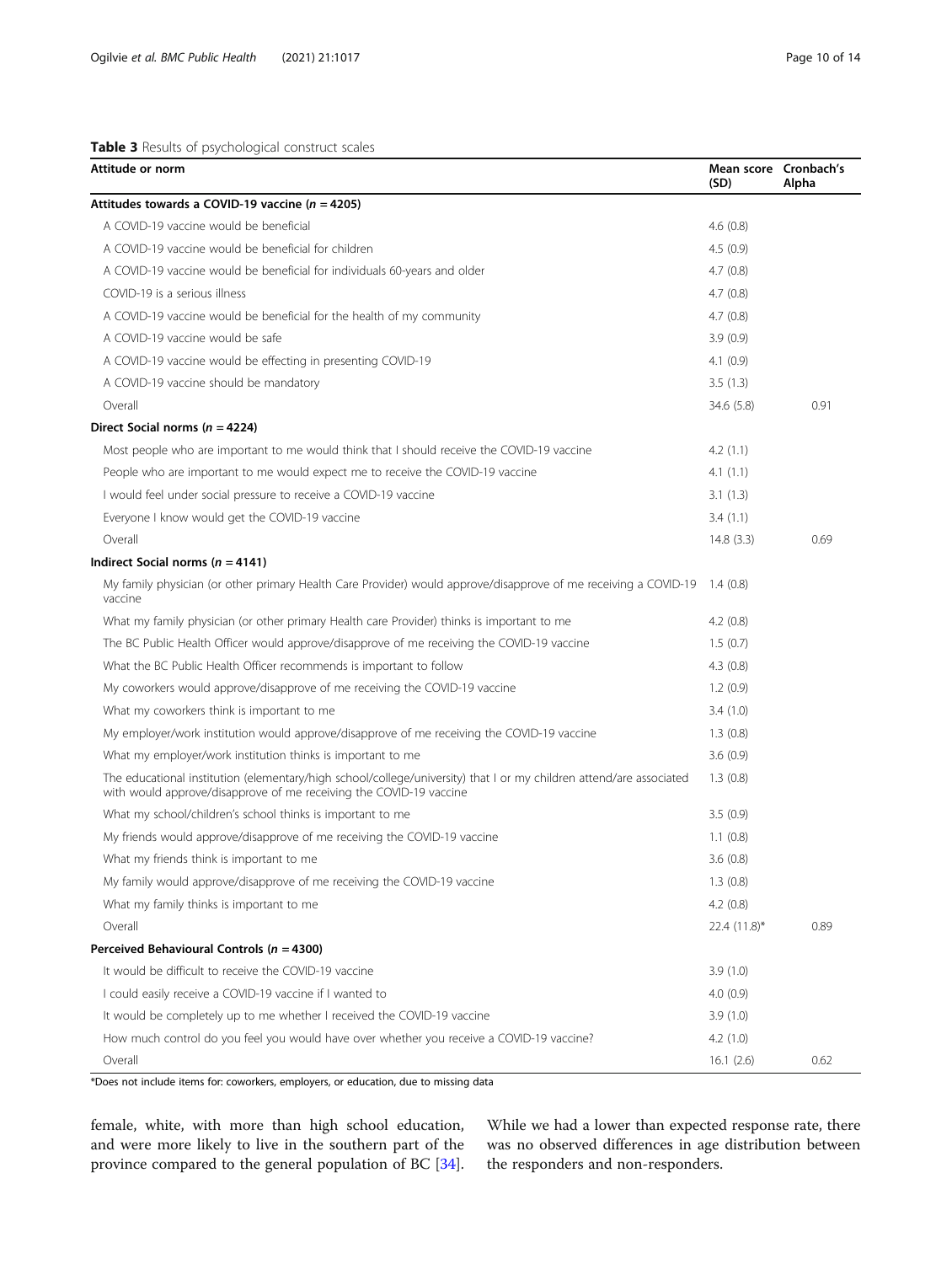| No*<br>P-value**<br>Yes*<br>$N = 967$<br>CI<br>P-value**<br>$N = 3820$<br>OR<br>OR<br>CI<br>WHO scale: Lack of Confidence in Vaccines<br>Mean (SD)<br>1.6 $(\pm 0.9)$<br>1.2 $(\pm 0.5)$<br>0.35<br>$0.31 - 0.40$<br>< 0.0001<br>0.66<br>$0.57 - 0.75$<br>< 0.0001<br>7(0.7%)<br>$7(0.2\%)$<br>Missing<br><b>WHO scale: Vaccine Risks</b><br>Mean (SD)<br>3.5 $(\pm 1.0)$<br>$2.9 \ (\pm 1.0)$<br>0.53<br>< 0.0001<br>0.72<br>$0.66 - 0.80$<br>$0.49 - 0.57$<br>< 0.0001<br>Missing<br>7(0.7%)<br>10 (0.3%)<br><b>Attitudes to COVID-19 Vaccine</b><br>Mean (SD)<br>30.3 $(\pm 6.9)$<br>35.7 (±4.9)<br>1.15<br>< 0.0001<br>1.06<br>$1.04 - 1.08$<br>< 0.0001<br>$1.14 - 1.17$<br>108 (11.2%)<br>345 (9.0%)<br>Missing<br><b>Perceived Behavioural Control</b><br>Mean (SD)<br>15.6 $(\pm 2.6)$<br>16.2 $(\pm 2.6)$<br>1.08<br>< 0.0001<br>1.00<br>0.92<br>$1.05 - 1.12$<br>$0.97 - 1.04$<br>Missing<br>77 (8.0%)<br>277 (7.3%)<br><b>Direct Social Norms</b><br>Mean (SD)<br>$12.7 (\pm 3.7)$<br>15.3 $(\pm 3.0)$<br>1.26<br>$1.23 - 1.29$<br>< 0.0001<br>1.06<br>$1.03 - 1.08$<br>0.0004<br>Missing<br>99 (10.2%)<br>332 (8.7%)<br>Indirect Social Norms: Family Doctor/PHCP<br>Mean (SD)<br>3.7 $(\pm 3.8)$<br>6.6 $(\pm 3.3)$<br>1.26<br>< 0.0001<br>1.04<br>$1.00 - 1.08$<br>0.03<br>$1.23 - 1.30$<br>Missing<br>107 (11.1%)<br>300 (7.9%)<br>Indirect Social Norms: BC Provincial Health Officer<br>Mean (SD)<br>4.3 $(\pm 3.8)$<br>7.2 $(\pm 3.3)$<br>1.24<br>$1.22 - 1.27$<br>< 0.0001<br>1.04<br>$1.01 - 1.08$<br>0.01<br>110 (11.4%)<br>296 (7.7%)<br>Missing<br><b>Indirect Social Norms: Coworkers</b><br>Mean (SD)<br>$2.7 (\pm 3.3)$<br>4.8 $(\pm 3.4)$<br>1.2<br>$1.17 - 1.24$<br>< 0.0001<br>Missing<br>339 (35.1%)<br>1302 (34.1%)<br><b>Indirect Social Norms: Employer</b><br>Mean (SD)<br>3.5 $(\pm 3.5)$<br>5.6 $(\pm 3.3)$<br>1.2<br>< 0.0001<br>$1.18 - 1.24$<br>342 (35.4%)<br>1279 (33.5%)<br>Missing<br><b>Indirect Social Norms: Educational Institution</b><br>Mean (SD) 3.0 (±3.3)<br>5.2 $(\pm 3.3)$<br>1.22<br>$1.18 - 1.26$<br>< 0.0001<br>551 (57.0%)<br>Missing<br>2190 (57.3%)<br><b>Indirect Social Norms: Friends</b><br>Mean (SD)<br>$2.0 (\pm 3.2)$<br>4.6 $(\pm 3.1)$<br>1.32<br>0.1<br>$1.28 - 1.36$<br>< 0.0001<br>1.04<br>$0.99 - 1.08$<br>Missing<br>102 (10.5%)<br>299 (7.8%)<br><b>Indirect Social Norms: Family</b> |           |                 | Likely to receive COVID-19 vaccine -Bivariable comparisons |      |               |          |      | Likely to receive COVID-19 vaccine - Multivariable model |          |
|-------------------------------------------------------------------------------------------------------------------------------------------------------------------------------------------------------------------------------------------------------------------------------------------------------------------------------------------------------------------------------------------------------------------------------------------------------------------------------------------------------------------------------------------------------------------------------------------------------------------------------------------------------------------------------------------------------------------------------------------------------------------------------------------------------------------------------------------------------------------------------------------------------------------------------------------------------------------------------------------------------------------------------------------------------------------------------------------------------------------------------------------------------------------------------------------------------------------------------------------------------------------------------------------------------------------------------------------------------------------------------------------------------------------------------------------------------------------------------------------------------------------------------------------------------------------------------------------------------------------------------------------------------------------------------------------------------------------------------------------------------------------------------------------------------------------------------------------------------------------------------------------------------------------------------------------------------------------------------------------------------------------------------------------------------------------------------------------------------------------------------------------------------------------------------------------------------------------------------------------------------------------------------------------------------------------------------------------------------------------|-----------|-----------------|------------------------------------------------------------|------|---------------|----------|------|----------------------------------------------------------|----------|
|                                                                                                                                                                                                                                                                                                                                                                                                                                                                                                                                                                                                                                                                                                                                                                                                                                                                                                                                                                                                                                                                                                                                                                                                                                                                                                                                                                                                                                                                                                                                                                                                                                                                                                                                                                                                                                                                                                                                                                                                                                                                                                                                                                                                                                                                                                                                                                   |           |                 |                                                            |      |               |          |      |                                                          |          |
|                                                                                                                                                                                                                                                                                                                                                                                                                                                                                                                                                                                                                                                                                                                                                                                                                                                                                                                                                                                                                                                                                                                                                                                                                                                                                                                                                                                                                                                                                                                                                                                                                                                                                                                                                                                                                                                                                                                                                                                                                                                                                                                                                                                                                                                                                                                                                                   |           |                 |                                                            |      |               |          |      |                                                          |          |
|                                                                                                                                                                                                                                                                                                                                                                                                                                                                                                                                                                                                                                                                                                                                                                                                                                                                                                                                                                                                                                                                                                                                                                                                                                                                                                                                                                                                                                                                                                                                                                                                                                                                                                                                                                                                                                                                                                                                                                                                                                                                                                                                                                                                                                                                                                                                                                   |           |                 |                                                            |      |               |          |      |                                                          |          |
|                                                                                                                                                                                                                                                                                                                                                                                                                                                                                                                                                                                                                                                                                                                                                                                                                                                                                                                                                                                                                                                                                                                                                                                                                                                                                                                                                                                                                                                                                                                                                                                                                                                                                                                                                                                                                                                                                                                                                                                                                                                                                                                                                                                                                                                                                                                                                                   |           |                 |                                                            |      |               |          |      |                                                          |          |
|                                                                                                                                                                                                                                                                                                                                                                                                                                                                                                                                                                                                                                                                                                                                                                                                                                                                                                                                                                                                                                                                                                                                                                                                                                                                                                                                                                                                                                                                                                                                                                                                                                                                                                                                                                                                                                                                                                                                                                                                                                                                                                                                                                                                                                                                                                                                                                   |           |                 |                                                            |      |               |          |      |                                                          |          |
|                                                                                                                                                                                                                                                                                                                                                                                                                                                                                                                                                                                                                                                                                                                                                                                                                                                                                                                                                                                                                                                                                                                                                                                                                                                                                                                                                                                                                                                                                                                                                                                                                                                                                                                                                                                                                                                                                                                                                                                                                                                                                                                                                                                                                                                                                                                                                                   |           |                 |                                                            |      |               |          |      |                                                          |          |
|                                                                                                                                                                                                                                                                                                                                                                                                                                                                                                                                                                                                                                                                                                                                                                                                                                                                                                                                                                                                                                                                                                                                                                                                                                                                                                                                                                                                                                                                                                                                                                                                                                                                                                                                                                                                                                                                                                                                                                                                                                                                                                                                                                                                                                                                                                                                                                   |           |                 |                                                            |      |               |          |      |                                                          |          |
|                                                                                                                                                                                                                                                                                                                                                                                                                                                                                                                                                                                                                                                                                                                                                                                                                                                                                                                                                                                                                                                                                                                                                                                                                                                                                                                                                                                                                                                                                                                                                                                                                                                                                                                                                                                                                                                                                                                                                                                                                                                                                                                                                                                                                                                                                                                                                                   |           |                 |                                                            |      |               |          |      |                                                          |          |
|                                                                                                                                                                                                                                                                                                                                                                                                                                                                                                                                                                                                                                                                                                                                                                                                                                                                                                                                                                                                                                                                                                                                                                                                                                                                                                                                                                                                                                                                                                                                                                                                                                                                                                                                                                                                                                                                                                                                                                                                                                                                                                                                                                                                                                                                                                                                                                   |           |                 |                                                            |      |               |          |      |                                                          |          |
|                                                                                                                                                                                                                                                                                                                                                                                                                                                                                                                                                                                                                                                                                                                                                                                                                                                                                                                                                                                                                                                                                                                                                                                                                                                                                                                                                                                                                                                                                                                                                                                                                                                                                                                                                                                                                                                                                                                                                                                                                                                                                                                                                                                                                                                                                                                                                                   |           |                 |                                                            |      |               |          |      |                                                          |          |
|                                                                                                                                                                                                                                                                                                                                                                                                                                                                                                                                                                                                                                                                                                                                                                                                                                                                                                                                                                                                                                                                                                                                                                                                                                                                                                                                                                                                                                                                                                                                                                                                                                                                                                                                                                                                                                                                                                                                                                                                                                                                                                                                                                                                                                                                                                                                                                   |           |                 |                                                            |      |               |          |      |                                                          |          |
|                                                                                                                                                                                                                                                                                                                                                                                                                                                                                                                                                                                                                                                                                                                                                                                                                                                                                                                                                                                                                                                                                                                                                                                                                                                                                                                                                                                                                                                                                                                                                                                                                                                                                                                                                                                                                                                                                                                                                                                                                                                                                                                                                                                                                                                                                                                                                                   |           |                 |                                                            |      |               |          |      |                                                          |          |
|                                                                                                                                                                                                                                                                                                                                                                                                                                                                                                                                                                                                                                                                                                                                                                                                                                                                                                                                                                                                                                                                                                                                                                                                                                                                                                                                                                                                                                                                                                                                                                                                                                                                                                                                                                                                                                                                                                                                                                                                                                                                                                                                                                                                                                                                                                                                                                   |           |                 |                                                            |      |               |          |      |                                                          |          |
|                                                                                                                                                                                                                                                                                                                                                                                                                                                                                                                                                                                                                                                                                                                                                                                                                                                                                                                                                                                                                                                                                                                                                                                                                                                                                                                                                                                                                                                                                                                                                                                                                                                                                                                                                                                                                                                                                                                                                                                                                                                                                                                                                                                                                                                                                                                                                                   |           |                 |                                                            |      |               |          |      |                                                          |          |
|                                                                                                                                                                                                                                                                                                                                                                                                                                                                                                                                                                                                                                                                                                                                                                                                                                                                                                                                                                                                                                                                                                                                                                                                                                                                                                                                                                                                                                                                                                                                                                                                                                                                                                                                                                                                                                                                                                                                                                                                                                                                                                                                                                                                                                                                                                                                                                   |           |                 |                                                            |      |               |          |      |                                                          |          |
|                                                                                                                                                                                                                                                                                                                                                                                                                                                                                                                                                                                                                                                                                                                                                                                                                                                                                                                                                                                                                                                                                                                                                                                                                                                                                                                                                                                                                                                                                                                                                                                                                                                                                                                                                                                                                                                                                                                                                                                                                                                                                                                                                                                                                                                                                                                                                                   |           |                 |                                                            |      |               |          |      |                                                          |          |
|                                                                                                                                                                                                                                                                                                                                                                                                                                                                                                                                                                                                                                                                                                                                                                                                                                                                                                                                                                                                                                                                                                                                                                                                                                                                                                                                                                                                                                                                                                                                                                                                                                                                                                                                                                                                                                                                                                                                                                                                                                                                                                                                                                                                                                                                                                                                                                   |           |                 |                                                            |      |               |          |      |                                                          |          |
|                                                                                                                                                                                                                                                                                                                                                                                                                                                                                                                                                                                                                                                                                                                                                                                                                                                                                                                                                                                                                                                                                                                                                                                                                                                                                                                                                                                                                                                                                                                                                                                                                                                                                                                                                                                                                                                                                                                                                                                                                                                                                                                                                                                                                                                                                                                                                                   |           |                 |                                                            |      |               |          |      |                                                          |          |
|                                                                                                                                                                                                                                                                                                                                                                                                                                                                                                                                                                                                                                                                                                                                                                                                                                                                                                                                                                                                                                                                                                                                                                                                                                                                                                                                                                                                                                                                                                                                                                                                                                                                                                                                                                                                                                                                                                                                                                                                                                                                                                                                                                                                                                                                                                                                                                   |           |                 |                                                            |      |               |          |      |                                                          |          |
|                                                                                                                                                                                                                                                                                                                                                                                                                                                                                                                                                                                                                                                                                                                                                                                                                                                                                                                                                                                                                                                                                                                                                                                                                                                                                                                                                                                                                                                                                                                                                                                                                                                                                                                                                                                                                                                                                                                                                                                                                                                                                                                                                                                                                                                                                                                                                                   |           |                 |                                                            |      |               |          |      |                                                          |          |
|                                                                                                                                                                                                                                                                                                                                                                                                                                                                                                                                                                                                                                                                                                                                                                                                                                                                                                                                                                                                                                                                                                                                                                                                                                                                                                                                                                                                                                                                                                                                                                                                                                                                                                                                                                                                                                                                                                                                                                                                                                                                                                                                                                                                                                                                                                                                                                   |           |                 |                                                            |      |               |          |      |                                                          |          |
|                                                                                                                                                                                                                                                                                                                                                                                                                                                                                                                                                                                                                                                                                                                                                                                                                                                                                                                                                                                                                                                                                                                                                                                                                                                                                                                                                                                                                                                                                                                                                                                                                                                                                                                                                                                                                                                                                                                                                                                                                                                                                                                                                                                                                                                                                                                                                                   |           |                 |                                                            |      |               |          |      |                                                          |          |
|                                                                                                                                                                                                                                                                                                                                                                                                                                                                                                                                                                                                                                                                                                                                                                                                                                                                                                                                                                                                                                                                                                                                                                                                                                                                                                                                                                                                                                                                                                                                                                                                                                                                                                                                                                                                                                                                                                                                                                                                                                                                                                                                                                                                                                                                                                                                                                   |           |                 |                                                            |      |               |          |      |                                                          |          |
|                                                                                                                                                                                                                                                                                                                                                                                                                                                                                                                                                                                                                                                                                                                                                                                                                                                                                                                                                                                                                                                                                                                                                                                                                                                                                                                                                                                                                                                                                                                                                                                                                                                                                                                                                                                                                                                                                                                                                                                                                                                                                                                                                                                                                                                                                                                                                                   |           |                 |                                                            |      |               |          |      |                                                          |          |
|                                                                                                                                                                                                                                                                                                                                                                                                                                                                                                                                                                                                                                                                                                                                                                                                                                                                                                                                                                                                                                                                                                                                                                                                                                                                                                                                                                                                                                                                                                                                                                                                                                                                                                                                                                                                                                                                                                                                                                                                                                                                                                                                                                                                                                                                                                                                                                   |           |                 |                                                            |      |               |          |      |                                                          |          |
|                                                                                                                                                                                                                                                                                                                                                                                                                                                                                                                                                                                                                                                                                                                                                                                                                                                                                                                                                                                                                                                                                                                                                                                                                                                                                                                                                                                                                                                                                                                                                                                                                                                                                                                                                                                                                                                                                                                                                                                                                                                                                                                                                                                                                                                                                                                                                                   |           |                 |                                                            |      |               |          |      |                                                          |          |
|                                                                                                                                                                                                                                                                                                                                                                                                                                                                                                                                                                                                                                                                                                                                                                                                                                                                                                                                                                                                                                                                                                                                                                                                                                                                                                                                                                                                                                                                                                                                                                                                                                                                                                                                                                                                                                                                                                                                                                                                                                                                                                                                                                                                                                                                                                                                                                   |           |                 |                                                            |      |               |          |      |                                                          |          |
|                                                                                                                                                                                                                                                                                                                                                                                                                                                                                                                                                                                                                                                                                                                                                                                                                                                                                                                                                                                                                                                                                                                                                                                                                                                                                                                                                                                                                                                                                                                                                                                                                                                                                                                                                                                                                                                                                                                                                                                                                                                                                                                                                                                                                                                                                                                                                                   |           |                 |                                                            |      |               |          |      |                                                          |          |
|                                                                                                                                                                                                                                                                                                                                                                                                                                                                                                                                                                                                                                                                                                                                                                                                                                                                                                                                                                                                                                                                                                                                                                                                                                                                                                                                                                                                                                                                                                                                                                                                                                                                                                                                                                                                                                                                                                                                                                                                                                                                                                                                                                                                                                                                                                                                                                   |           |                 |                                                            |      |               |          |      |                                                          |          |
|                                                                                                                                                                                                                                                                                                                                                                                                                                                                                                                                                                                                                                                                                                                                                                                                                                                                                                                                                                                                                                                                                                                                                                                                                                                                                                                                                                                                                                                                                                                                                                                                                                                                                                                                                                                                                                                                                                                                                                                                                                                                                                                                                                                                                                                                                                                                                                   |           |                 |                                                            |      |               |          |      |                                                          |          |
|                                                                                                                                                                                                                                                                                                                                                                                                                                                                                                                                                                                                                                                                                                                                                                                                                                                                                                                                                                                                                                                                                                                                                                                                                                                                                                                                                                                                                                                                                                                                                                                                                                                                                                                                                                                                                                                                                                                                                                                                                                                                                                                                                                                                                                                                                                                                                                   |           |                 |                                                            |      |               |          |      |                                                          |          |
|                                                                                                                                                                                                                                                                                                                                                                                                                                                                                                                                                                                                                                                                                                                                                                                                                                                                                                                                                                                                                                                                                                                                                                                                                                                                                                                                                                                                                                                                                                                                                                                                                                                                                                                                                                                                                                                                                                                                                                                                                                                                                                                                                                                                                                                                                                                                                                   |           |                 |                                                            |      |               |          |      |                                                          |          |
|                                                                                                                                                                                                                                                                                                                                                                                                                                                                                                                                                                                                                                                                                                                                                                                                                                                                                                                                                                                                                                                                                                                                                                                                                                                                                                                                                                                                                                                                                                                                                                                                                                                                                                                                                                                                                                                                                                                                                                                                                                                                                                                                                                                                                                                                                                                                                                   |           |                 |                                                            |      |               |          |      |                                                          |          |
|                                                                                                                                                                                                                                                                                                                                                                                                                                                                                                                                                                                                                                                                                                                                                                                                                                                                                                                                                                                                                                                                                                                                                                                                                                                                                                                                                                                                                                                                                                                                                                                                                                                                                                                                                                                                                                                                                                                                                                                                                                                                                                                                                                                                                                                                                                                                                                   |           |                 |                                                            |      |               |          |      |                                                          |          |
|                                                                                                                                                                                                                                                                                                                                                                                                                                                                                                                                                                                                                                                                                                                                                                                                                                                                                                                                                                                                                                                                                                                                                                                                                                                                                                                                                                                                                                                                                                                                                                                                                                                                                                                                                                                                                                                                                                                                                                                                                                                                                                                                                                                                                                                                                                                                                                   |           |                 |                                                            |      |               |          |      |                                                          |          |
|                                                                                                                                                                                                                                                                                                                                                                                                                                                                                                                                                                                                                                                                                                                                                                                                                                                                                                                                                                                                                                                                                                                                                                                                                                                                                                                                                                                                                                                                                                                                                                                                                                                                                                                                                                                                                                                                                                                                                                                                                                                                                                                                                                                                                                                                                                                                                                   |           |                 |                                                            |      |               |          |      |                                                          |          |
|                                                                                                                                                                                                                                                                                                                                                                                                                                                                                                                                                                                                                                                                                                                                                                                                                                                                                                                                                                                                                                                                                                                                                                                                                                                                                                                                                                                                                                                                                                                                                                                                                                                                                                                                                                                                                                                                                                                                                                                                                                                                                                                                                                                                                                                                                                                                                                   | Mean (SD) | 2.9 $(\pm 3.9)$ | 6.2 $(\pm 3.3)$                                            | 1.31 | $1.27 - 1.34$ | < 0.0001 | 1.09 | $1.06 - 1.13$                                            | < 0.0001 |
| 95 (9.8%)<br>Missing<br>278 (7.3%)                                                                                                                                                                                                                                                                                                                                                                                                                                                                                                                                                                                                                                                                                                                                                                                                                                                                                                                                                                                                                                                                                                                                                                                                                                                                                                                                                                                                                                                                                                                                                                                                                                                                                                                                                                                                                                                                                                                                                                                                                                                                                                                                                                                                                                                                                                                                |           |                 |                                                            |      |               |          |      |                                                          |          |
| <b>Indirect Social Norms: Total</b>                                                                                                                                                                                                                                                                                                                                                                                                                                                                                                                                                                                                                                                                                                                                                                                                                                                                                                                                                                                                                                                                                                                                                                                                                                                                                                                                                                                                                                                                                                                                                                                                                                                                                                                                                                                                                                                                                                                                                                                                                                                                                                                                                                                                                                                                                                                               |           |                 |                                                            |      |               |          |      |                                                          |          |
| Mean (SD)<br>13.0 $(\pm 12.6)$<br>24.8 $(\pm 10.4)$<br>1.1<br>$1.09 - 1.10$<br>< 0.0001                                                                                                                                                                                                                                                                                                                                                                                                                                                                                                                                                                                                                                                                                                                                                                                                                                                                                                                                                                                                                                                                                                                                                                                                                                                                                                                                                                                                                                                                                                                                                                                                                                                                                                                                                                                                                                                                                                                                                                                                                                                                                                                                                                                                                                                                           |           |                 |                                                            |      |               |          |      |                                                          |          |
| Missing<br>125 (12.9%)<br>390 (10.2%)                                                                                                                                                                                                                                                                                                                                                                                                                                                                                                                                                                                                                                                                                                                                                                                                                                                                                                                                                                                                                                                                                                                                                                                                                                                                                                                                                                                                                                                                                                                                                                                                                                                                                                                                                                                                                                                                                                                                                                                                                                                                                                                                                                                                                                                                                                                             |           |                 |                                                            |      |               |          |      |                                                          |          |

<span id="page-10-0"></span>

|  |  | Table 4 Bivariable comparison and multivariable model of VHS and TPB and intention to receive COVID-19 vaccine (N = 4787) |  |  |  |  |  |  |  |  |  |  |  |  |
|--|--|---------------------------------------------------------------------------------------------------------------------------|--|--|--|--|--|--|--|--|--|--|--|--|
|--|--|---------------------------------------------------------------------------------------------------------------------------|--|--|--|--|--|--|--|--|--|--|--|--|

\* Raw means and SD

\*\* P-values from Wald tests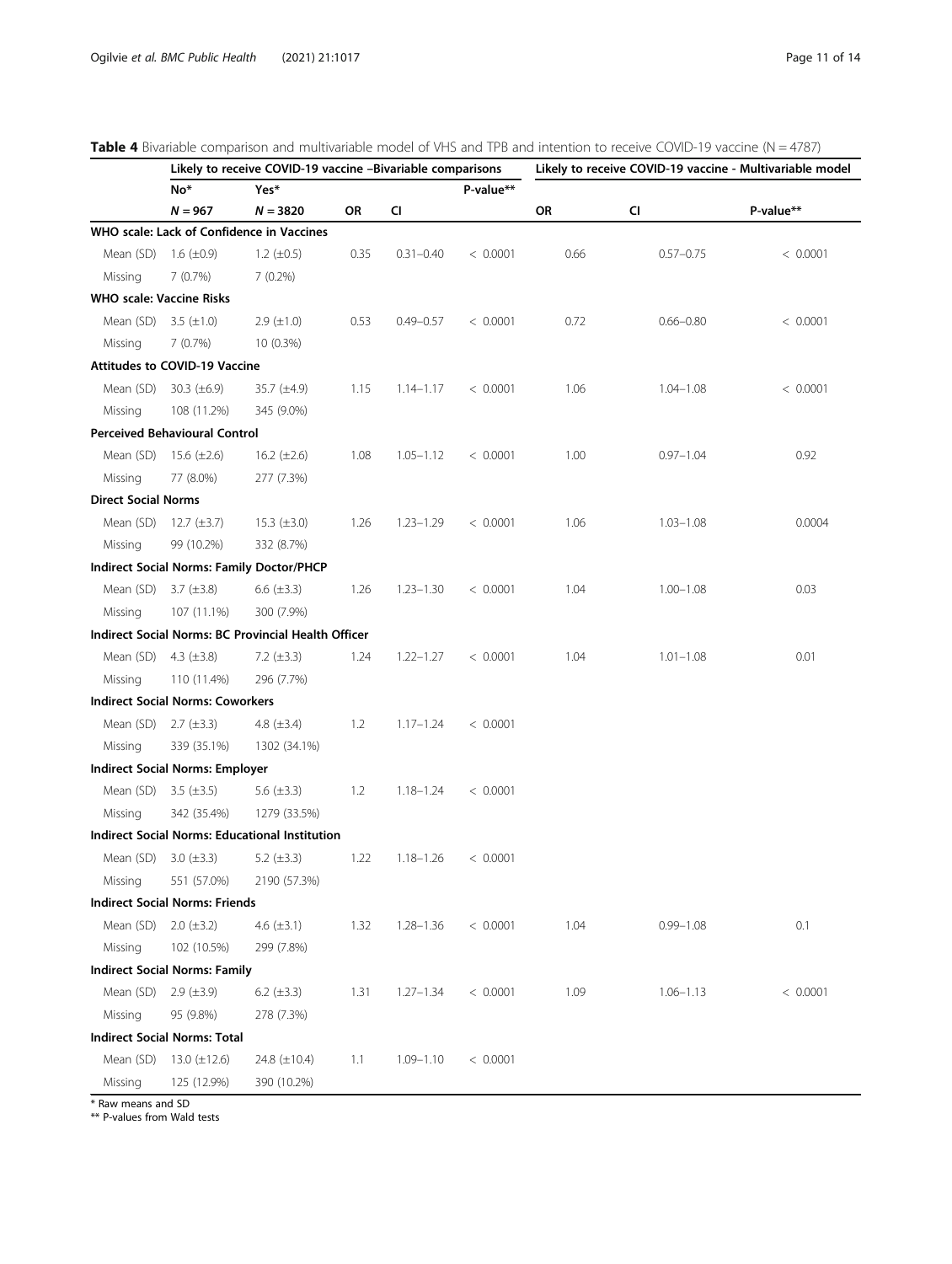<span id="page-11-0"></span>

| <b>Table 5</b> Comparison of psychological constructs (WHO VHS |  |  |
|----------------------------------------------------------------|--|--|
| scale and TPB framework) by sex                                |  |  |

|                                                       | Male             |                    |  |
|-------------------------------------------------------|------------------|--------------------|--|
|                                                       | $N = 4178$       | $N = 605$          |  |
| WHO scale: Lack of Confidence in Vaccines             |                  |                    |  |
| Mean (SD)                                             | 1.3 $(\pm 0.6)$  | 1.3 $(\pm 0.6)$    |  |
| Missing                                               | 12 (0.3%)        | 2(0.3%)            |  |
| <b>WHO scale: Vaccine Risks</b>                       |                  |                    |  |
| Mean (SD)                                             | 3.1 $(\pm 1.1)$  | $2.7 \ (\pm 1.1)$  |  |
| Missing                                               | 15 (0.4%)        | 2(0.3%)            |  |
| <b>Attitudes to COVID-19 Vaccine</b>                  |                  |                    |  |
| Mean (SD)                                             | 34.5 $(\pm 5.8)$ | 35.4 $(\pm 5.7)$   |  |
| Missing                                               | 403 (9.6%)       | 50 (8.3%)          |  |
| <b>Perceived Behavioural Control</b>                  |                  |                    |  |
| Mean (SD)                                             | 16.0 $(\pm 2.6)$ | 16.2 $(\pm 2.6)$   |  |
| Missing                                               | 314 (7.5%)       | 40 (6.6%)          |  |
| <b>Direct Social Norms</b>                            |                  |                    |  |
| Mean (SD)                                             | 14.7 $(\pm 3.3)$ | $15.5 \ (\pm 3.0)$ |  |
| Missing                                               | 383 (9.2%)       | 48 (7.9%)          |  |
| <b>Indirect Social Norms: Family Doctor/PHCP</b>      |                  |                    |  |
| Mean (SD)                                             | 5.9 $(\pm 3.6)$  | 6.8 $(\pm 3.5)$    |  |
| Missing                                               | 365 (8.7%)       | 42 (6.9%)          |  |
| Indirect Social Norms: BC Provincial Health Officer   |                  |                    |  |
| Mean (SD)                                             | 6.6 $(\pm 3.6)$  | 7.1 $(\pm 3.3)$    |  |
| Missing                                               | 363 (8.7%)       | 43 (7.1%)          |  |
| <b>Indirect Social Norms: Coworkers</b>               |                  |                    |  |
| Mean (SD)                                             | 4.3 $(\pm 3.5)$  | 4.9 $(\pm 3.5)$    |  |
| Missing                                               | 1461 (35.0%)     | 180 (29.8%)        |  |
| <b>Indirect Social Norms: Employer</b>                |                  |                    |  |
| Mean (SD)                                             | 5.1 $(\pm 3.4)$  | 5.5 $(\pm 3.2)$    |  |
| Missing                                               | 1441 (34.5%)     | 180 (29.8%)        |  |
| <b>Indirect Social Norms: Educational Institution</b> |                  |                    |  |
| Mean (SD)                                             | 4.6 $(\pm 3.4)$  | 5.5 $(\pm 3.4)$    |  |
| Missing                                               | 2416 (57.8%)     | 323 (53.4%)        |  |
| <b>Indirect Social Norms: Friends</b>                 |                  |                    |  |
| Mean (SD)                                             | 4.0 $(\pm 3.3)$  | 4.7 $(\pm 3.0)$    |  |
| Missing                                               | 357 (8.5%)       | 44 (7.3%)          |  |
| <b>Indirect Social Norms: Family</b>                  |                  |                    |  |
| Mean (SD)                                             | 5.4 $(\pm 3.7)$  | 6.3 $(\pm 3.5)$    |  |
| Missing                                               | 334 (8.0%)       | 39 (6.4%)          |  |
| <b>Indirect Social Norms: Total</b>                   |                  |                    |  |
| Mean (SD)                                             | 22.1 (±11.9)     | 24.8 (±10.9)       |  |
| Missing                                               | 459 (11.0%)      | 56 (9.3%)          |  |

# Conclusion

Our study shows that while the majority of respondents intend to receive the COVID-19 vaccine, there are

important factors associated with intention to vaccinate, which can guide vaccination policies and immunization programs, and provide valuable recommendations for vaccine priority groups captured in our study sample, specifically older age groups, health care workers and other essential workers. To our knowledge, this is the first study that has drawn from a large provincial sample in Canada, using established and rigorous theoretical frameworks to investigate intention to receive a COVID-19 vaccine.

#### Abbreviations

AAPOR: American Association for Public Opinion Research; ACIP: Advisory Committee on Immunization Practices; AOR: Adjusted odds ratio; BC: British Columbia; NACI: National Advisory Committee on Immunization; PHO: Provincial Health Officer; REDCap: Research Electronic Data Capture; SARS-CoV-2: Severe acute respiratory syndrome coronavirus 2; TPB: Theory of Planned Behaviour; UK: United Kingdom; VHS: Vaccine Hesitancy Scale; WHO: World Health Organization

#### Supplementary Information

The online version contains supplementary material available at [https://doi.](https://doi.org/10.1186/s12889-021-11098-9) [org/10.1186/s12889-021-11098-9.](https://doi.org/10.1186/s12889-021-11098-9)

Additional file 1. Survey Questions. Contains a list of all survey questions asked to respondents, which are relevant to the analysis described in this article.

Additional file 2. Scale Items. Detailed list of all items used in the WHO Vaccine Hesitancy Scale, and in the Theory of Planned Behaviour Framework.

#### Acknowledgements

Not applicable.

### Authors' contributions

G.O.: 1) Conceptualization, 2) Data curation, 3) Formal analysis., 4) Funding acquisition., 5) Investigation, 6) Methodology, 7) Project administration, 8) Resources, 9) Supervision, 10) Visualization, 11) Writing – original draft, 12) Writing – review & editing. S.G.: 1) Formal analysis, 2) Investigation, 3) Methodology, 4) Project administration, 5) Supervision, 6) Visualization, 7) Writing – original draft, 8) Writing – review & editing. L.S.: 1) Conceptualization, 2) Investigation, 3) Methodology, 4) Project administration, 5) Supervision, 6) Writing – original draft. 7) Writing – review & editing. A.A.: 1) Conceptualization, 2) Data curation, 3) Formal analysis, 4) Funding acquisition, 5) Methodology, 6) Visualization, 7) Writing – original draft, 8) Writing – review & editing. S.R.: 1) Methodology, 2) Writing – review & editing. A.B.: 1) Formal analysis, 2) Investigation, 3) Methodology, 4) Project administration, 5) Software, 6) Supervision, 7) Visualization. 8) Writing – review & editing. A.G.: 1) Methodology, 2) Writing – review & editing. D.G.: 1) Methodology, 2) Writing – review & editing. M.M.: 1) Methodology, 2) Writing – review & editing. L.G.: 1) Conceptualization, 2) Methodology, 3) Supervision, 4) Writing – review & editing. A.K.: 1) Conceptualization, 2) Methodology, 3) Supervision, 4) Writing – review & editing. L.B.: 1) Conceptualization, 2) Data curation, 3) Funding acquisition, 4) Investigation, 5) Methodology, 6) Project administration, 7) Resources, 8) Supervision, 9) Writing – review & editing. M.S.: 1) Conceptualization, 2) Methodology, 3) Validation, 4) Writing – review & editing. The author(s) read and approved the final manuscript.

#### Funding

This work was supported by the BC Women's Foundation (Vancouver, British Columbia).

#### Availability of data and materials

The datasets generated and analysed during the current study are not publicly available. At the time of consent participants were not advised that data might be made publicly available, and so we felt it was not appropriate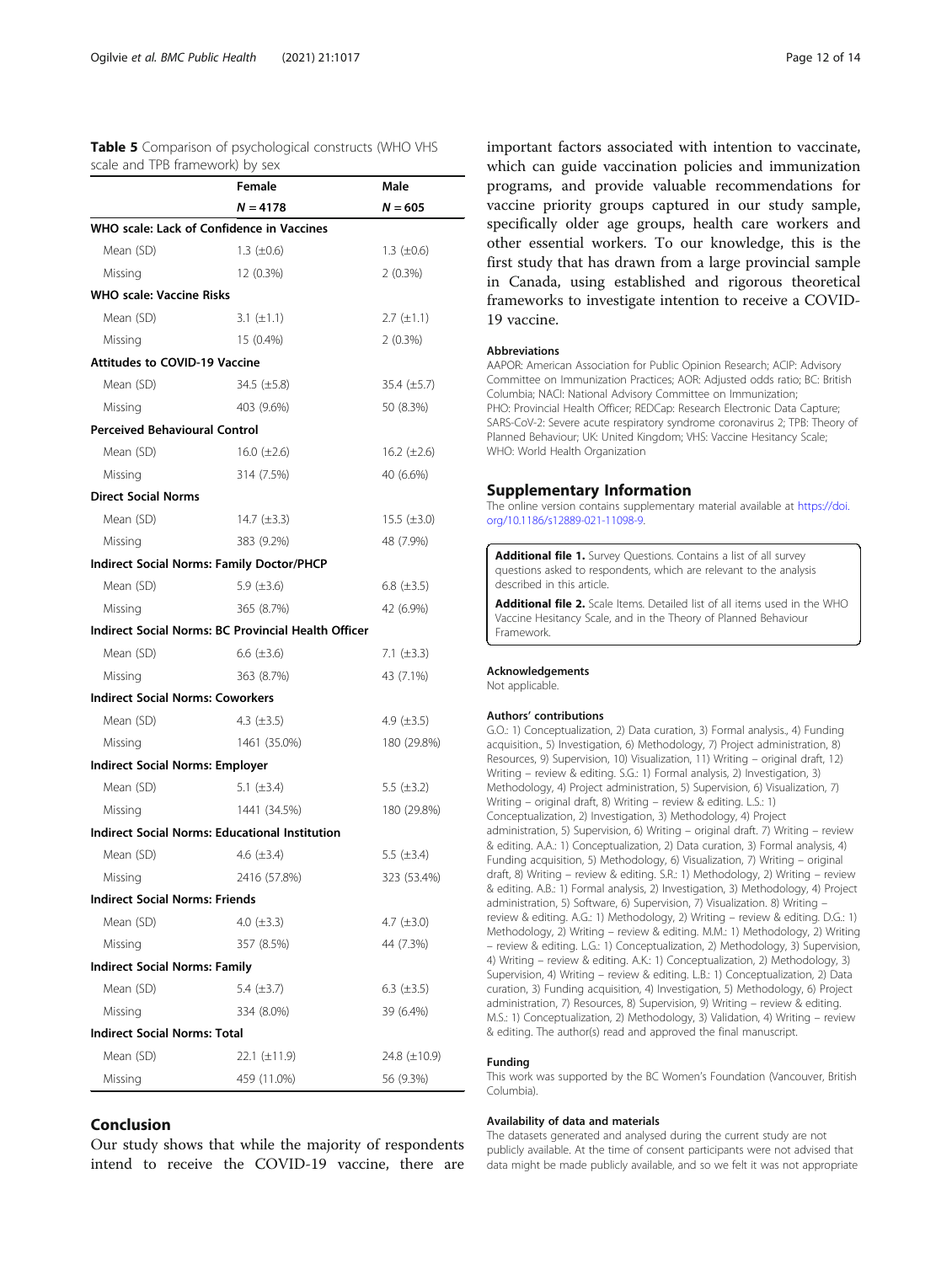<span id="page-12-0"></span>to make the data publicly available. Aggregate data may be made available by the corresponding author upon reasonable request.

# **Declarations**

### Ethics approval and consent to participate

Ethical approval was received from The University of British Columbia Research Ethics Board (H20–01421). All methods performed as a part of this study were in accordance with the UBC Research Ethics Board guidelines. Informed consent to participate was obtained from participants.

#### Consent for publication

Not applicable.

# Competing interests

The authors declare that they have no competing interests.

#### Author details

<sup>1</sup> Faculty of Medicine, University of British Columbia, 2329 West Mall, Vancouver, British Columbia V6T 1Z4, Canada. <sup>2</sup>Women's Health Research Institute, 4500 Oak Street, Vancouver, British Columbia V6H 2N9, Canada. <sup>3</sup>BC Children's Hospital Research Institute, 938 W 28th Avenue, Vancouver, British Columbia V5Z 4H4, Canada. <sup>4</sup>BC Cancer Agency, 600 W 10th Avenue, Vancouver, British Columbia V5Z 4E6, Canada. <sup>5</sup>Department of Pathology and Laboratory Medicine, BC Children's and Women's Health Centre, 4500 Oak Street, Vancouver, British Columbia V6H 3N1, Canada. <sup>6</sup>Faculty of Arts, University of British Columbia, 2329 West Mall, Vancouver, British Columbia V6T 1Z4, Canada. <sup>7</sup>Faculty of Health Sciences, Simon Fraser University, 8888 University Drive, Burnaby, British Columbia V5A 1S6, Canada. <sup>8</sup>Vaccine Evaluation Centre, 950 W 28th Avenue, Vancouver, British Columbia V5Z 4H4, Canada.

# Received: 22 January 2021 Accepted: 17 May 2021 Published online: 29 May 2021

### References

- van Riel D, de Wit E. Next-generation vaccine platforms for COVID-19. Nat Mater. 2020;19(8):810–2 Available from: [https://www.nature.com/articles/s41](https://www.nature.com/articles/s41563-020-0746-0) [563-020-0746-0](https://www.nature.com/articles/s41563-020-0746-0).
- 2. Frank K, Arim R. Statistics Canada. Canadians' willingness to get a COVID-19 vaccine: Group differences and reasons for vaccine hesitancy. Ottawa: Statistics Canada Catalogue no. 45280001. 2020 [cited 2020 Oct 22]. Available from: [https://www150.statcan.gc.ca/n1/pub/45-28-0001/2020001/a](https://www150.statcan.gc.ca/n1/pub/45-28-0001/2020001/article/00073-eng.htm) [rticle/00073-eng.htm](https://www150.statcan.gc.ca/n1/pub/45-28-0001/2020001/article/00073-eng.htm)
- 3. Polack F, Thomas S, Kitchin N, Absalon J, Gurtman A, Lockhart S, et al. Safety and Efficacy of the BNT162b2 mRNA Covid-19 Vaccine. New England J Med. 2020; Available from: <https://doi.org/10.1056/NEJMoa2034577>
- 4. Moderna. Moderna's COVID-19 Vaccine Candidate Meets its Primary Efficacy Endpoint in the First Interim Analysis of the Phase 3 COVE Study [Press Release]. 2020 [cited 2020 Nov 17]. Available from: [https://investors.moderna](https://investors.modernatx.com/news-releases/news-release-details/modernas-covid-19-vaccine-candidate-meets-its-primary-efficacy) [tx.com/news-releases/news-release-details/modernas-covid-19-vaccine-ca](https://investors.modernatx.com/news-releases/news-release-details/modernas-covid-19-vaccine-candidate-meets-its-primary-efficacy) [ndidate-meets-its-primary-efficacy](https://investors.modernatx.com/news-releases/news-release-details/modernas-covid-19-vaccine-candidate-meets-its-primary-efficacy)
- 5. World Health Organization. WHO SAGE values framework for the allocation and prioritization of COVID-19 vaccination. 2020 [cited 2020 Oct 22]. Available from: [https://www.who.int/publications/i/item/who-sage-values-fra](https://www.who.int/publications/i/item/who-sage-values-framework-for-the-allocation-and-prioritization-of-covid-19-vaccination) [mework-for-the-allocation-and-prioritization-of-covid-19-vaccination](https://www.who.int/publications/i/item/who-sage-values-framework-for-the-allocation-and-prioritization-of-covid-19-vaccination)
- 6. Bell BP, Romero JR, Lee GM. Scientific and ethical principles underlying recommendations from the advisory committee on immunization practices for COVID-19 vaccination implementation. JAMA. 2020 [cited 2020 Oct 26]; Available from: <https://jamanetwork.com/journals/jama/fullarticle/2772326>
- 7. NACI. Public Health Agency of Canada. COVID-19: Preliminary guidance on key populations for early immunization - Canada.ca. Canada.ca. 2020 [cited 2020 Nov 10]. Available from: [https://www.canada.ca/en/public-health/](https://www.canada.ca/en/public-health/services/immunization/national-advisory-committee-on-immunization-naci/guidance-key-populations-early-covid-19-immunization.html) [services/immunization/national-advisory-committee-on-immunization-naci/](https://www.canada.ca/en/public-health/services/immunization/national-advisory-committee-on-immunization-naci/guidance-key-populations-early-covid-19-immunization.html) [guidance-key-populations-early-covid-19-immunization.html](https://www.canada.ca/en/public-health/services/immunization/national-advisory-committee-on-immunization-naci/guidance-key-populations-early-covid-19-immunization.html)
- Shapiro GK, Tatar O, Dube E, Amsel R, Knauper B, Naz A, et al. The vaccine hesitancy scale: psychometric properties and validation. Vaccine. 2018;36(5): 660–7 Available from: [https://doi.org/10.1016/j.vaccine.2017.12.043.](https://doi.org/10.1016/j.vaccine.2017.12.043)
- World Health Organization. Report of the SAGE working group on vaccine hesitancy. 2014 [cited 2020 Oct 22]. Available from: [https://www.who.int/](https://www.who.int/immunization/sage/meetings/2014/october/1_Report_WORKING_GROUP_vaccine_hesitancy_final.pdf)

[immunization/sage/meetings/2014/october/1\\_Report\\_WORKING\\_GROUP\\_va](https://www.who.int/immunization/sage/meetings/2014/october/1_Report_WORKING_GROUP_vaccine_hesitancy_final.pdf) [ccine\\_hesitancy\\_final.pdf](https://www.who.int/immunization/sage/meetings/2014/october/1_Report_WORKING_GROUP_vaccine_hesitancy_final.pdf)

- 10. Kerrigan AR, Aitnouri I, Mar J, Altman W. What barriers exist in the minds of vaccine-hesitant parents, and how can we address them? Fam Med. 2020; 52(9):626–30 Available from: <https://doi.org/10.22454/fammed.2020.432940>.
- 11. Suppli CH, Hansen ND, Rasmussen M, Valentiner-Branth P, Krause TG, Molbak K. Decline in HPV-vaccination uptake in Denmark - the association between HPVrelated media coverage and HPV-vaccination. BMC Public Health. 2018;18(1): 1360. Available from: <https://doi.org/10.1186/s12889-018-6268-x>
- 12. Dubé E, Vivion M, MacDonald NE. Vaccine hesitancy, vaccine refusal and the anti-vaccine movement: influence, impact and implications. Expert Rev Vaccines. 2015;14(1):99–117 Available from: [https://doi.org/10.1586/14](https://doi.org/10.1586/14760584.2015.964212) [760584.2015.964212.](https://doi.org/10.1586/14760584.2015.964212)
- 13. Smith MJ. Promoting vaccine confidence. Infect Dis Clin North Am. 2015; 29(4):759–69 Available from: [https://doi.org/10.1016/j.idc.2015.07.004.](https://doi.org/10.1016/j.idc.2015.07.004)
- 14. Statistics Canada. Population and Dwelling Count Highlight Tables, 2016 Census. 2018 Feb 7 [cited 2021 Feb 16]. Available from: [https://www12.sta](https://www12.statcan.gc.ca/census-recensement/2016/dp-pd/hlt-fst/pd-pl/Table.cfm?Lang=Eng&T=703&SR=1&S=87&O=A&RPP=25#details-panel2) [tcan.gc.ca/census-recensement/2016/dp-pd/hlt-fst/pd-pl/Table.cfm?Lang=](https://www12.statcan.gc.ca/census-recensement/2016/dp-pd/hlt-fst/pd-pl/Table.cfm?Lang=Eng&T=703&SR=1&S=87&O=A&RPP=25#details-panel2) [Eng&T=703&SR=1&S=87&O=A&RPP=25#details-panel2](https://www12.statcan.gc.ca/census-recensement/2016/dp-pd/hlt-fst/pd-pl/Table.cfm?Lang=Eng&T=703&SR=1&S=87&O=A&RPP=25#details-panel2) .
- 15. Province of British Columbia. COVID-19 Immunization Plan. 2021 [cited 2021 Feb 16]. Available from: [https://www2.gov.bc.ca/gov/content/safety/](https://www2.gov.bc.ca/gov/content/safety/emergency-preparedness-response-recovery/covid-19-provincial-support/vaccines#phases) [emergency-preparedness-response-recovery/covid-19-provincial-support/va](https://www2.gov.bc.ca/gov/content/safety/emergency-preparedness-response-recovery/covid-19-provincial-support/vaccines#phases) [ccines#phases](https://www2.gov.bc.ca/gov/content/safety/emergency-preparedness-response-recovery/covid-19-provincial-support/vaccines#phases)
- 16. COVID-19 RESPPonSe Study Women's Health Research Institute. 2020 [cited 2020 Oct 25]. Available from: [http://whri.org/covid-19-respponse](http://whri.org/covid-19-respponse-study/)[study/](http://whri.org/covid-19-respponse-study/)
- 17. Aizen I. The theory of planned behavior. Organ Behay Hum Decis Process. 1991;50(2):179–211 Available from: [https://doi.org/10.1016/0749-5978\(91](https://doi.org/10.1016/0749-5978(91)90020-t) [\)90020-t.](https://doi.org/10.1016/0749-5978(91)90020-t)
- 18. Ogilvie GS, Smith LW, van Niekerk DJ, Khurshed F, Krajden M, Saraiya M, et al. Women's intentions to receive cervical cancer screening with primary human papillomavirus testing. Int J Cancer. 2013;133(12):2934–43 Available from: <https://doi.org/10.1002/ijc.28324>.
- 19. Corace KM, Srigley JA, Hargadon DP, Yu D, MacDonald TK, Fabrigar LR, et al. Using behavior change frameworks to improve healthcare worker influenza vaccination rates: a systematic review. Vaccine. 2016;34(28):3235–42 Available from: [https://doi.org/10.1016/j.vaccine.2016.04.071.](https://doi.org/10.1016/j.vaccine.2016.04.071)
- 20. Godin G, Vézina-Im L-A, Naccache H. Determinants of influenza vaccination among healthcare workers. Infect Control Hosp Epidemiol. 2010;31(7):689– 93 Available from: [https://doi.org/10.1086/653614.](https://doi.org/10.1086/653614)
- 21. Ogilvie G, Anderson M, Marra F, McNeil S, Pielak K, Dawar M, McIvor M, Ehlen T, Dobson S, Money D, Patrick DM, Naus M. A population-based evaluation of a publicly funded, school-based HPV vaccine program in British Columbia, Canada: Parental factors associated with HPV vaccine receipt. PLoS Med. 2010;7(5):e1000270. Available from: [https://doi.org/10.13](https://doi.org/10.1371/journal.pmed.1000270) [71/journal.pmed.1000270](https://doi.org/10.1371/journal.pmed.1000270)
- 22. Ogilvie GS, Remple VP, Marra F, McNeil SA, Naus M, Pielak KL, et al. Parental intention to have daughters receive the human papillomavirus vaccine. CMAJ. 2007;177(12):1506–12 Available from: [https://doi.org/10.1503/cmaj.](https://doi.org/10.1503/cmaj.071022) [071022](https://doi.org/10.1503/cmaj.071022)
- 23. Harris PA, Taylor R, Thielke R, Payne J, Gonzalez N, Conde JG. Research electronic data capture (REDCap)--a metadata-driven methodology and workflow process for providing translational research informatics support. J Biomed Inform. 2009;42(2):377–81 Available from: [https://doi.org/10.1016/j.](https://doi.org/10.1016/j.jbi.2008.08.010) [jbi.2008.08.010.](https://doi.org/10.1016/j.jbi.2008.08.010)
- 24. The American Association for Public Opinion Research. Final disposition of case codes and outcome rates for surveys. Rev ed. 9. 2016 [cited 2020 Oct 30]. Available from: [https://www.aapor.org/AAPOR\\_Main/media/publica](https://www.aapor.org/AAPOR_Main/media/publications/Standard-Definitions20169theditionfinal.pdf) [tions/Standard-Definitions20169theditionfinal.pdf](https://www.aapor.org/AAPOR_Main/media/publications/Standard-Definitions20169theditionfinal.pdf)
- 25. Fine P, Eames K, Heymann DL. "Herd immunity": a rough guide. Clin Infect Dis. 2011;52(7):911–6 Available from: <https://doi.org/10.1093/cid/cir007>.
- 26. R Core Team. The R Project for Statistical Computing: v.4.0.2. 2020 [cited 2020 Nov 16]. Available from: [https://www.R-project.org/](https://www.r-project.org/)
- 27. Frank K, Arim R. Statistics Canada. Canadians' willingness to get a COVID-19 vaccine when one becomes available: What role does trust play?. Ottawa: Statistics Canada Catalogue no. 45280001. 2020 [cited 2020 Oct 22]. Available from: [https://www150.statcan.gc.ca/n1/pub/45-28-0001/2020001/a](https://www150.statcan.gc.ca/n1/pub/45-28-0001/2020001/article/00043-eng.htm) [rticle/00043-eng.htm](https://www150.statcan.gc.ca/n1/pub/45-28-0001/2020001/article/00043-eng.htm)
- 28. Angus Reid Institute. COVID-19: Three-in-five worry about side-effects of a vaccine; many plan to take a 'wait and see' approach. 2020 [cited 2020 Nov 1]. Available from: <http://angusreid.org/coronavirus-vaccine/>